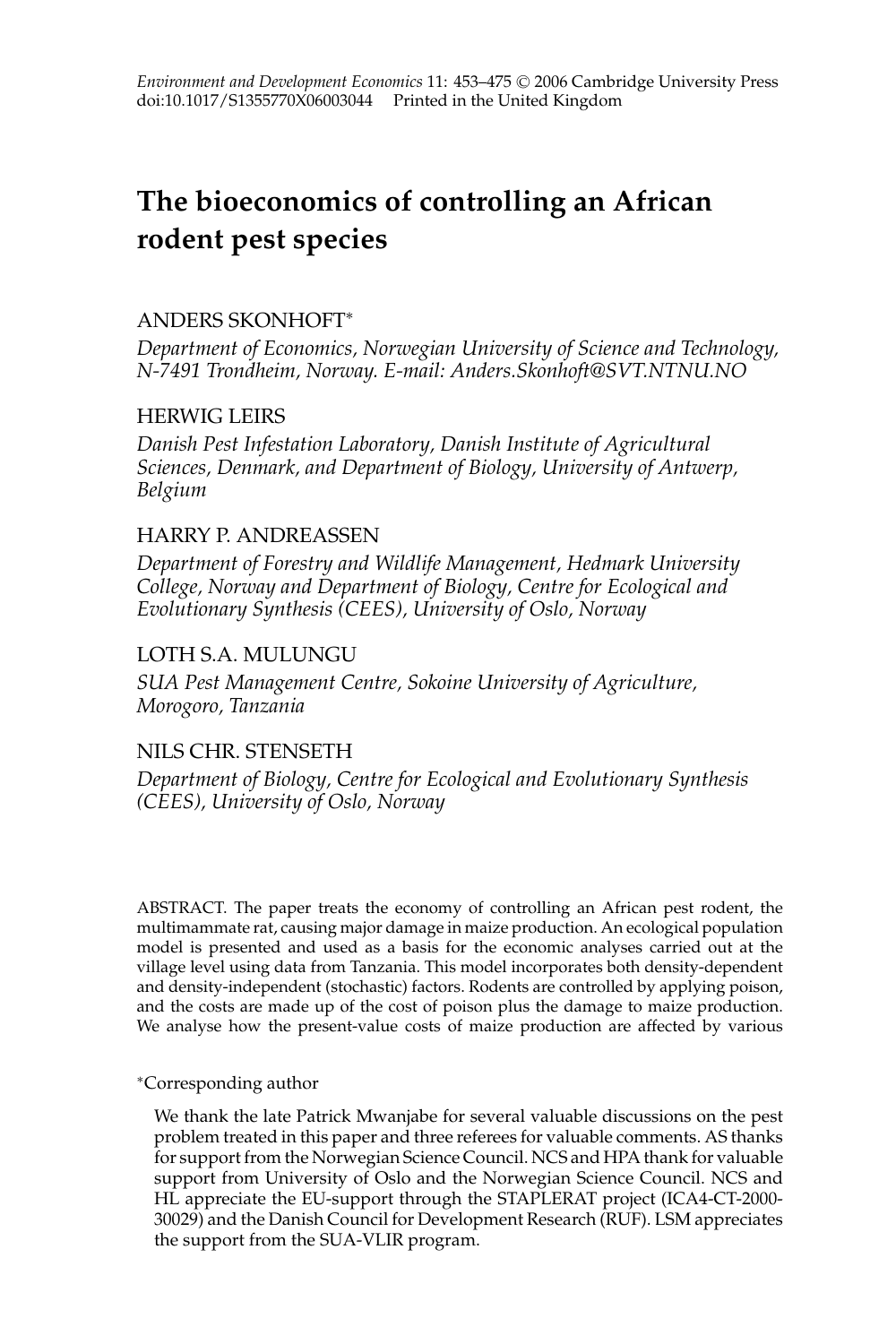rodent control strategies, by varying the duration and timing of rodenticide application. Our numerical results suggest that it is economically beneficial to control the rodent population. In general, the most cost-effective duration of controlling the rodent population is 3–4 months every year, and especially at the end of the dry season/beginning of rainy season. The paper demonstrates that changing from today's practice of symptomatic treatment when heavy rodent damage is noticed to a practice where the calendar is emphasized, may substantially improve the economic conditions for the maize producing farmers. This main conclusion is highly robust and not much affected by changing prices of maize production.

## **1. Introduction**

Rodents represent major pest problems worldwide, both in the countryside and in the cities. They do, for instance, cause serious damage to crops (such as cereals, root crops, cotton, and sugarcane) both before and after harvest. They also damage installations and are reservoirs or vectors for serious infectious diseases (Fiedler, 1988; Stenseth *et al*., 2003).

In Africa, more than 70 rodent species have been reported to be pest species (Fiedler, 1988). Some of these exhibit irregular population dynamics with occasional explosions, typically occurring over extensive areas (Fiedler, 1988; Leirs *et al*., 1996). Within eastern Africa, multimammate rats (*Mastomys natalensis*) are among the most important pest rodents (Fiedler, 1988). Damage during outbreaks is profound and significantly worsens the already unfavourable food situation on the African continent. The average rodent damage by the multimammate rat to maize in Tanzania has been estimated to be between 5 and 15 per cent yield loss, and for Tanzania this amounts to an average of approximately 412,500 tonnes per year (FAO statistics, 1998; Makundi *et al*., 1999). This corresponds to what would be sufficient to feed more than 2 million people for an entire year (at about 0.55 kg/day/person) or represents an estimated value of almost 60 million US\$ (September 1999 village market price in Tanzania, being around 14.5 US\$ per 100 kg bag of maize). Eruptions of the multimammate rat population represent direct disasters for the subsistence farmers involved, but may also have national and even international political consequences. Panic-stricken authorities may initiate control operations – however, often too late and typically with quite poor results. There is thus a clear need to predict and, if possible, prevent such outbreaks of rodent populations (Mwanjabe, 1990; Leirs, 1999).

The control of pest rodents does, however, have both an ecological and an economic component interacting dynamically with each other so as to render intuitive reasoning difficult. In this paper we consider both the ecological and the economic components of rodent damage and control. This we do through the analysis of a bio-economic model – a model falling within the concept of ecologically based rodent management (EBRM) (see, e.g., Singleton *et al*., 1999). We specifically evaluate the relations between control timing, control duration, and damage reduction. Our model is quite general; hence, our analysis may illustrate pest control involving rodents living in highly seasonally varying environments. The model consists of a well-established stage-structured ecological model (see Leirs *et al*., 1997a; Leirs, 1999; Stenseth *et al*., 2001) and is integrated with an economic model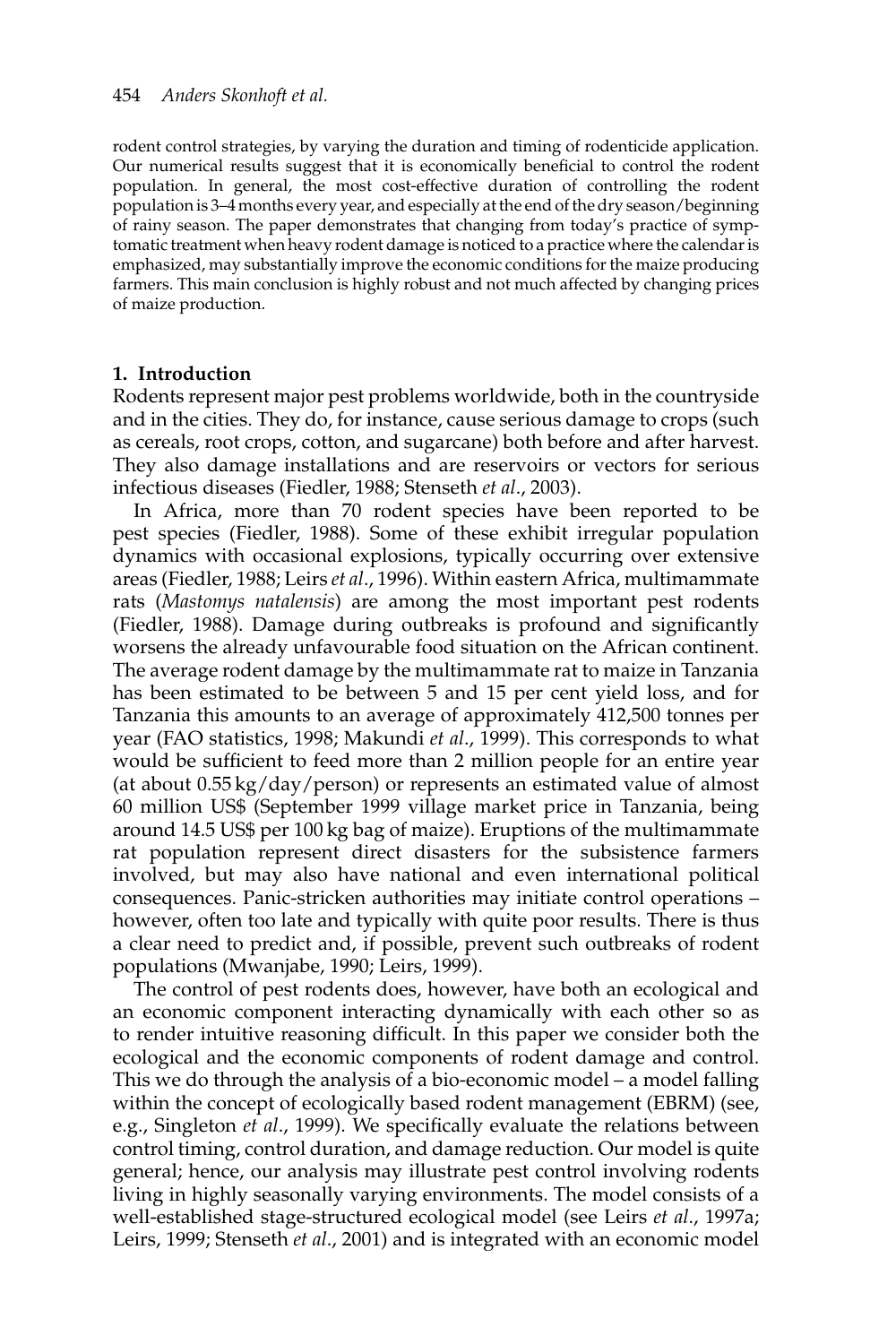incorporating the crop damages by the rodents and the cost of controlling them.

The links between the ecological and the economic components are represented by the control measures affecting the mortality of the rodents as well as the rodents' damages on the maize crop. There is also a link through rainfall, there being both a seasonal and stochastic component, which affects both the rodent population ecology and the crop yield. The timing of the rodents' breeding season is strongly related to the annual distribution of rainfall (Leirs *et al*., 1993). In addition, rodent survival and maturation are affected by precipitation in the preceding few months, as well as densitydependent factors (Leirs *et al*., 1997a). Thus, rainfall influences the crop yield in two ways: positively through production since more rain (within limits) implies higher yield, and negatively through a higher net growth of the rodent population following rain.

Control strategies are evaluated in terms of present-value costs, integrating the control cost – increases in the amount of damage control and poison used – and the crop damage – increases in the number of rodents. Two temporal scales are included in the model, as the relevant time scale for rodent maturation and survival is one month, while crop harvesting and the economic benefits from harvesting typically happen once a year. The double time scale results in a quite complicated ecology–economy interaction, and the model represents an original contribution to the more general literature on the economics of pest control as well as providing important policy implications for managing and controlling agricultural production in an environment with pest populations, cf. the overview in Carlson and Wetzstein (1993). Only very few papers in the literature focus on vertebrate pest control problems with particular emphasis on small mammals. Hone (1994) summarizes a number of simple static pest control models, and presents some estimates of rodent damages as well as damages related to other mammals; see also Barnett (1988). Saunders and Robards (1983) provide detailed estimates of what the damage and economic losses were during a mouse outbreak in Australia and the costs of the control operations. However, in all these papers, there is no dynamic link between the economic considerations and the rodent population ecology, such as when a control strategy becomes economic efficient. This is also the case for Tisdell (1982) who provides a detailed study of the damages and control costs of feral pigs in an Australian context. The cost and benefit of feral pigs, causing damages on Californian rangeland, is also studied in a recent paper by Zivin *et al*. (2000). This problem is analysed within an optimal control framework, as they use a lumped ecological model and quite simple cost and damage functions. The analysis reported in this paper is to some extent inspired by this study, as our model is built around control and damage functions, interacting through the ecology. However, contrary to Zivin *et al*. (2000), we work with a stage-structured ecological model within a stochastic framework (rainfall) with more realistic, and complex, cost functions and a double time scale. Because of this complexity, the model is not formulated explicitly within an optimal programming framework. Instead we single out some reasonable main strategies and compare the present-value costs of these outcomes through simulations. However, as a foundation, and guide,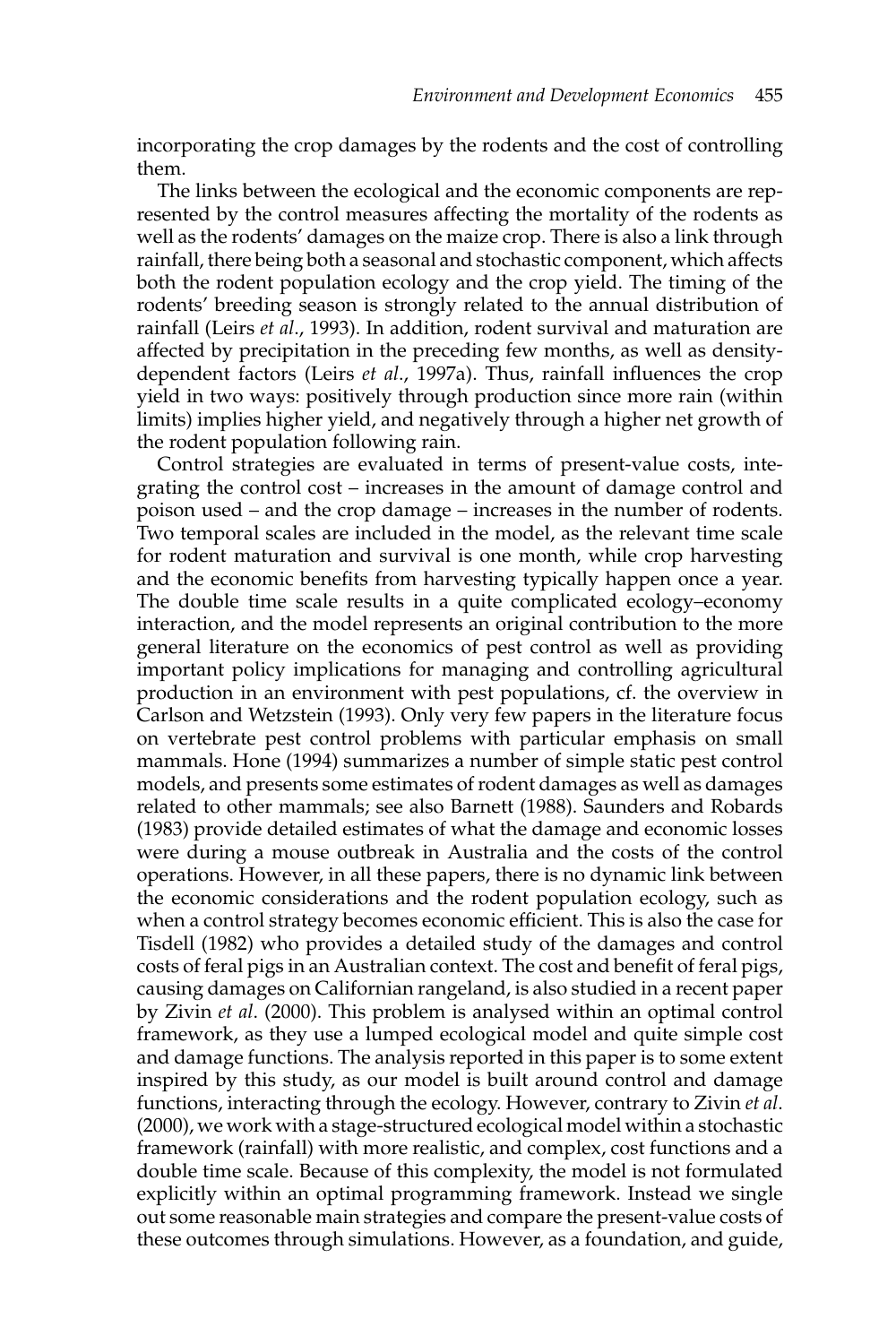for these simulations, a simplified version of the cost-minimizing model is formulated analytically.

In order to fix ideas, we consider a small village consisting of a number of individual farmers, and that the management problem is at the level of an agricultural officer who implements the rodent control strategy for a wide area. The model may thus be seen as a planning model, where the agricultural officer serves as the social planner. This social planner, presumably, will have a relatively long planning horizon and a fairly low discount rate (Dasgupta and Mäler, 1995). In a follow up paper, we will analyse what happens at the farm level when there is a shorter time horizon, and where each farmer typically does not obtain the full benefit of removing the pest from his farm; that is, externalities are present. Throughout the present paper, the ecological model is at the scale of one hectare. However, this does not mean that we literally assume that the village agricultural area is of the size of just one hectare. The area may be fairly large, justifying the assumption of no dispersal into the field when controlling the rats. One hectare is also the scale used for the agricultural benefit, as well as the costs of rodent control.

The paper is organized as follows. In the next section we briefly present some background material for the analysis. The ecological model is presented in section 3. In Section 4 the cost and damage functions of pest control are outlined, while the management problem and the various control strategies are formulated in section 5. The results of the numerical analyses are shown in Section 6.

## **2. The studied model system**

As a basis for the analysis, we have used available insights on the multimammate rat population and their importance as an agricultural pest species, as studied in Morogoro, Tanzania, and elsewhere. In this region, 62 per cent of the active population are cultivators; the large majority of them being subsistence farmers. The predominant crop is maize, accounting for about 45 per cent of the hectarage under food crops and 32 per cent of the produced food crops (Anonymous, 2003). Irrigation is very rare and nearly all the maize crop production relies on rain. The rainy season in Morogoro is bimodal, with a first, but unreliable, peak between October and December and a second peak starting in February–March and continuing until May (Mwanjabe and Leirs, 1997). After the onset of heavy rains in February–March, fields are ploughed and prepared for planting. Hence, planting of maize seeds typically takes place in March, although the exact timing depends on rainfall. Planting is more or less synchronous in a large area within a period of a few weeks. Field sizes are small, about 0.5 ha per household. The crop yields in the region are very low with maize production averaging 1.5 tons per hectare, going up to 2.5 tons per hectare under improved agricultural conditions (Anonymous, 2003; see also figure A1).

Although we have developed the model with the multimammate rat in Morogoro in mind, the model and reasoning will also be applicable to other crop growing areas involving rodents living in highly seasonally varying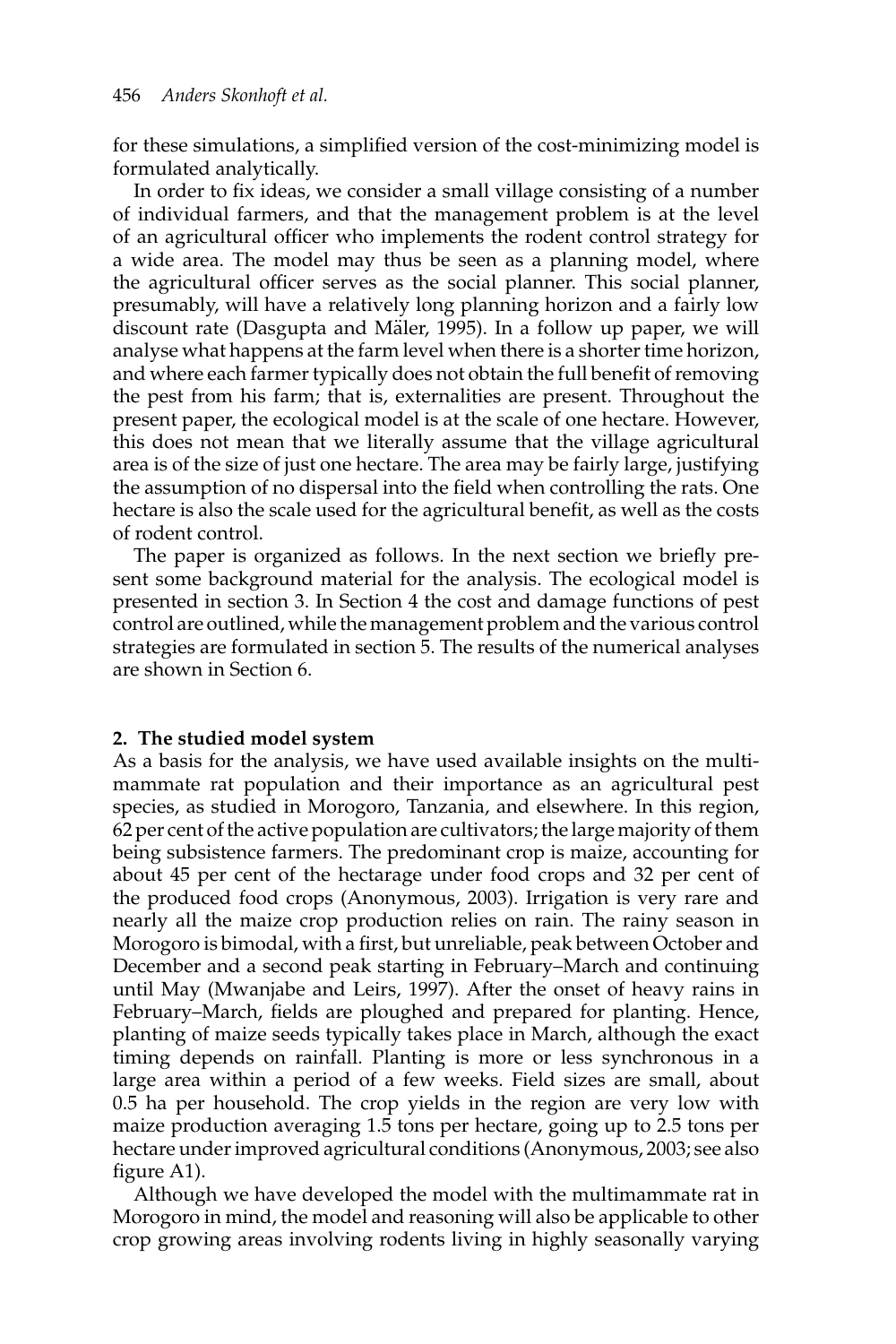environments and with an institutional and economic structure close to the one found in rural Tanzania.

Rodent damage typically occurs immediately after planting and until the maize seedlings have reached the three-leave stage (about 2–3 weeks after planting). When heavy rodent damage to the seedlings becomes obvious (about ten days after the original planting), farmers may decide to replant. However, we have simplified the setting for our model by assuming that planting always (and only) occurs in March and that damage caused by rodents is not remedied by replanting.

Harvesting occurs in July–August. If rainfall in October–December is very abundant, which rarely happens, then planting is possible in that season as well. However, farmers generally do not trust this first part of the rainy season, since it is very unreliable. Hence, even though planting may be possible, they are afraid that rainfall will not be sufficient during the rest of the growing season. Thus, planting in that season only happens in some years and even then only a part of the farmers decide to participate. Here we ignore such a second crop.

As noted in the introduction, we consider two, overlapping time scales: one for the ecological population dynamics processes and another for the economic processes. The economic yearly time scale relates to the fact that crop harvesting normally takes place once a year, whereas the ecological time scale is monthly. Since pest control actions may take place several times a year, the control costs will also be given with a time step of one month. However, these costs are accounted for once a year, and, as a result, collapse into the yearly time scale. We refer to the month by the index *n* (0, 1, ... , 11, 12, 13, ... , 23, 24, 25, ...) and the year by the index *t* (0, 1, 2, ...). Each month equal to 8, 20, 32, ... (i.e. August each year) corresponds to harvesting time and is defined so as to determine the beginning of a new production period, or 'cropping year'.

#### **3. The population growth under pest control**

The ecology is based on the model presented by Leirs *et al*. (1997a) and further explored by Leirs (1999), and Stenseth *et al*. (2001). Reproduction and survival parameters are governed by both density-dependent processes and density-independent processes (such as rainfall being treated as a timedependent stochastic factor). The scale of the model is at one hectare, while the agricultural area considered may be quite large; hence, we ignore (as is typical within population dynamics modelling) dispersal. Our model further describes only the female part of the population; the demographic parameter estimates are more reliable for females than for males. Moreover, it is, after all, the female part of the population that is instrumental in generating the population dynamics through reproduction, which is typically limited by the number of breeding females. The ecological model is a stage-structured model (see, e.g., Getz and Haight, 1989, for a general overview) with four stages, and where the vector  $N_n = (N_{i0,n}, N_{i1,n}, N_{s a,n}$  $N_{a,n}$ ) describes the rodent population per ha at the beginning of month *n*.  $N_{j0,n}$  is the number of juveniles in the nest,  $N_{j1,n}$  is the number of juveniles which are weaned but not yet in the trappable population, *Nsa*,*<sup>n</sup>* is the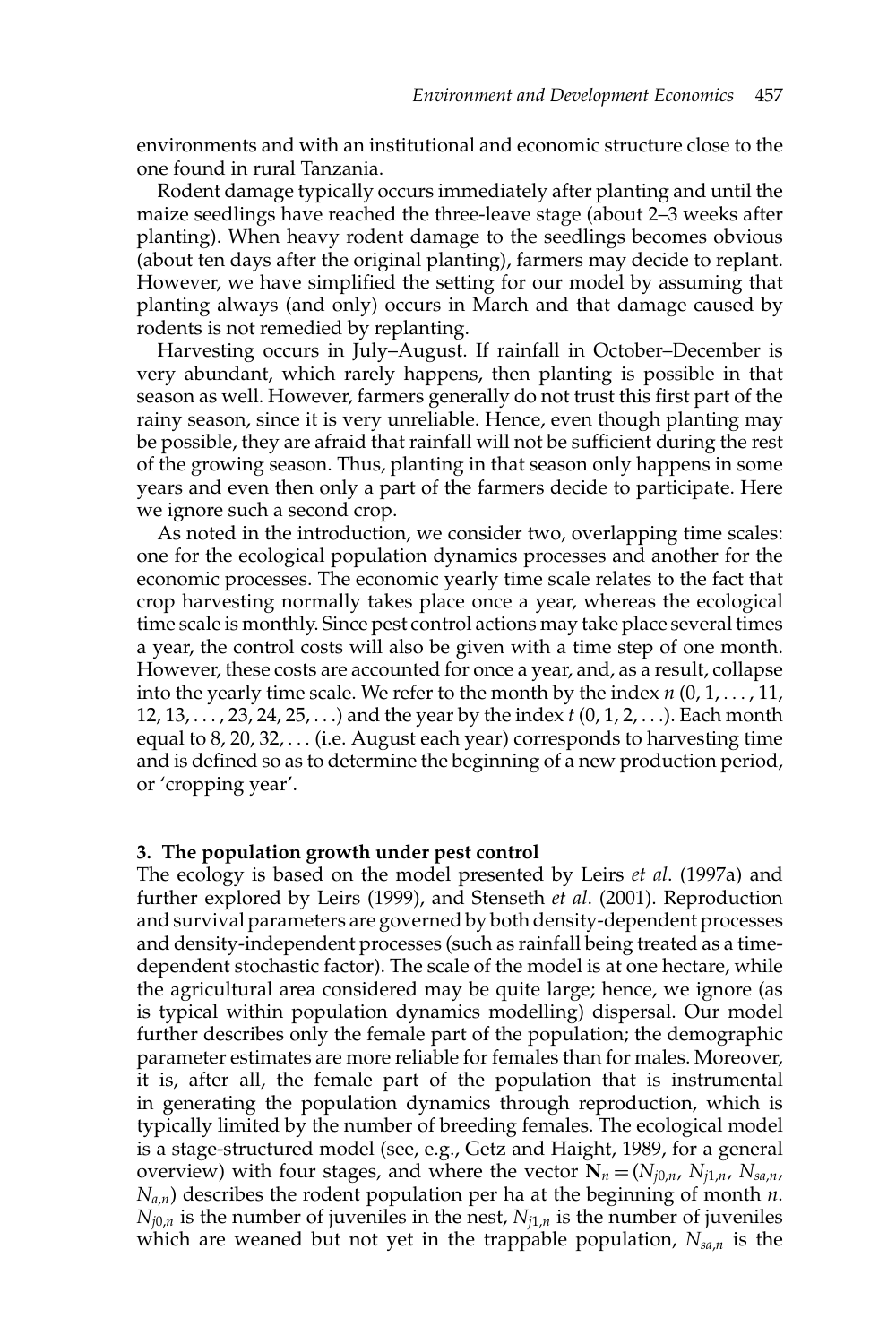number of sub-adult (non-reproducing) individuals, and *Na*,*<sup>n</sup>* is the number of adult (reproducing) individuals. The total abundance at the beginning of month *n* is then given as  $N_n = N_{j0,n} + N_{j1,n} + N_{sa,n} + N_{a,n}$ .

The population dynamics is in matrix form, represented by  $N_{n+1} = MN_n$ , and where **M** is defined as (cf. Stenseth *et al*., 2001)

$$
\mathbf{M} = \begin{bmatrix} 0 & 0 & 0 & B (V_n, N_n^{(e)}) \\ s_{0n} & 0 & 0 & 0 \\ 0 & s_{0w} & (1 - m_n) \cdot s_1 (V_n, N_n^{(e)}) \cdot (1 - \psi (V_n, N_n^{(e)})) & 0 \\ 0 & 0 & (1 - m_n) \cdot s_1 (V_n, N_n^{(e)}) \cdot \psi (V_n, N_n^{(e)}) & (1 - m_n) \cdot s_2 (V_n, N_n^{(e)}) \end{bmatrix},
$$
\n(1)

when *B* is the reproductive rate per adult female over one time step (being one month);  $s_{0n}$  is the monthly survival of juveniles still in the nest, and  $s_{0w}$  is the survival of juveniles during the first month after weaning, both assumed to be fixed irrespective of the environmental conditions;  $s<sub>1</sub>$  is the survival of sub-adults,  $s_2$  is the survival of adults, and  $\psi$  is the maturation rate of sub-adults to adults (i.e., the probability that a sub-adult will mature to become a reproducing adult over the intervening month, given that it stays alive). The density relevant for defining the density-dependent structure of the demographic rates is given by  $N_n^{(e)} = N_{sa,n} + N_{a,n}$  (juveniles are not yet recruited into the population and their number therefore does not affect the demographic rates). The parameter  $m_n$ , represents the reduction in natural survival (i.e., the death rate, due to pest control action during month *n*). Consequently, by definition, when  $m_n > 0$  the population is being affected by the application of poison. The effect of the control is assumed to be the same for sub-adult and adult; hence, the same  $m_n$ . The control is assumed to have no effect on the juveniles, as they are just born and still in the nest (or maybe just out of the nest) and will not eat the poison. There are therefore no control effects operating through the survival rate of juveniles,  $s_0$ . Rainfall affects the demographic rates through the cumulative rainfall during the preceding three months  $V_n = (P_{n-1} + P_{n-2} + P_{n-3})$ , where  $P_{n-1}$  represents the amount of rainfall during the month  $n-1$ , etc. (Leirs *et al*., 1997a). The three-month time lag is used since rainfall has an indirect effect through vegetation (hence, the symbol  $V_n$ ). The effects of density and precipitation are non-linear: below a certain rainfall or density threshold, the demographic parameters have one value; above the threshold, they have another value. The parameters of the ecological model are given in the Appendix, table A1.

Notice that rodent demography is not directly affected by crop production; the link is indirectly through rainfall. Moreover, crop production as such has little effect on the rodents: they damage planted seeds (i.e., before crop production has started) and then the ripening seeds at harvest time, but, at that moment, the amount of available seeds is much larger than can be consumed by the rodents, even in poor harvest years. During the crop growing period, the rodents do not damage the crop but live from alternative food in and around the fields (Makundi *et al*., 1999).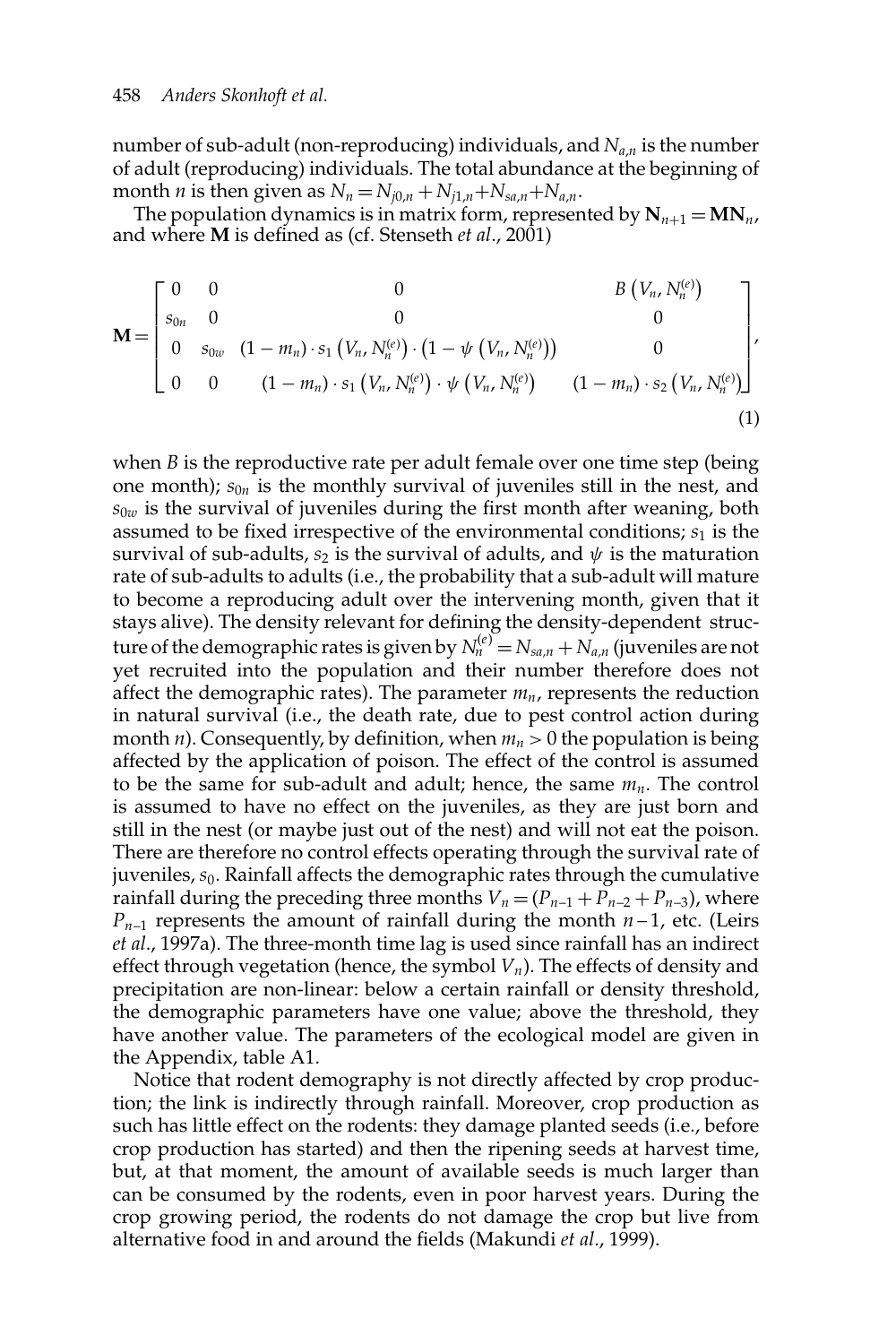Stenseth *et al*. (2001) have explored how this ecological model behaves when a simple and fixed control-induced mortality is introduced. They show that not only the magnitude of  $m<sub>n</sub>$  is important, but also over which period the control is applied; a permanently applied control (i.e., control every month), may reduce the population considerably (and even drive the population to extinction), while there is little effect when control is applied at high densities only, even when there is a large increase in mortality.

Our analysis is restricted to control measures affecting survival, and where the effect on the control-induced reduction  $m_n$  of natural survival is assumed to result from the application of poison. Generally there is a two-stage effect on survival. Let  $X_n$  be the amount of control measures (i.e., some poison) applied per ha in month *n*. Its efficiency typically decreases with increasing precipitation during the month as the baits or the active ingredients degrade under humid conditions. In the present analysis, however, we assume that precipitation has a negligible effect during the current month. In addition, we make the reasonable assumption for the Tanzania multimammate rat system that after one month no effect of the poison persists in the environment in a form being available to the rats (Buckle, 1994). Consequently, in what follows, the amount of effective control in month *n* coincides with the actual control measure the same month (and given by  $X_n$ ).

Under these assumptions, the demographic effect of the pest control, the control or kill function (Carlson and Wetzstein, 1993), may generally be represented by a function where the death rate increases with the management intensity; that is

$$
m_n = m(X_n). \tag{2}
$$

The reduction in natural survival, being in the domain [0, 1], is therefore given as  $\partial m / \partial X_n$  ≥ 0 with  $m(0) = 0$ .

#### **4. The costs and damages**

The costs of rodent control consist of two main components: the direct cost of controlling the rodents and the cost through reduced yield. We start with the yield damage cost. The crop is maize, and the yield depends on the quality of the agricultural land, labour input, fertilizer use, and rainfall (see, e.g., Ruthenberg, 1980 and McDonagh *et al*., 1999). Assuming one crop per year (see above) and assuming that all production factors, except water, are optimally utilized and assumed fixed throughout the analysis, the yield in kg per ha of agricultural land in the absence of rats may be written as

$$
Y_t = Y(A_t) \tag{3}
$$

where  $A_t$  is the amount of rainfall accumulated throughout the maizegrowing season (i.e. precipitation during the five months prior harvesting, typically in August, see above).  $Y(A_t)$  is generally increasing in  $A_t$  up to some threshold level, but at a decreasing rate; i.e.  $\frac{\partial Y}{\partial A_t} > 0$  and  $\frac{\partial^2 Y}{\partial^2 A_t} \leq 0$ (McDonagh *et al*., 1999). In addition, no rain means a small and negligible harvest, hence,  $Y(0) = 0$ .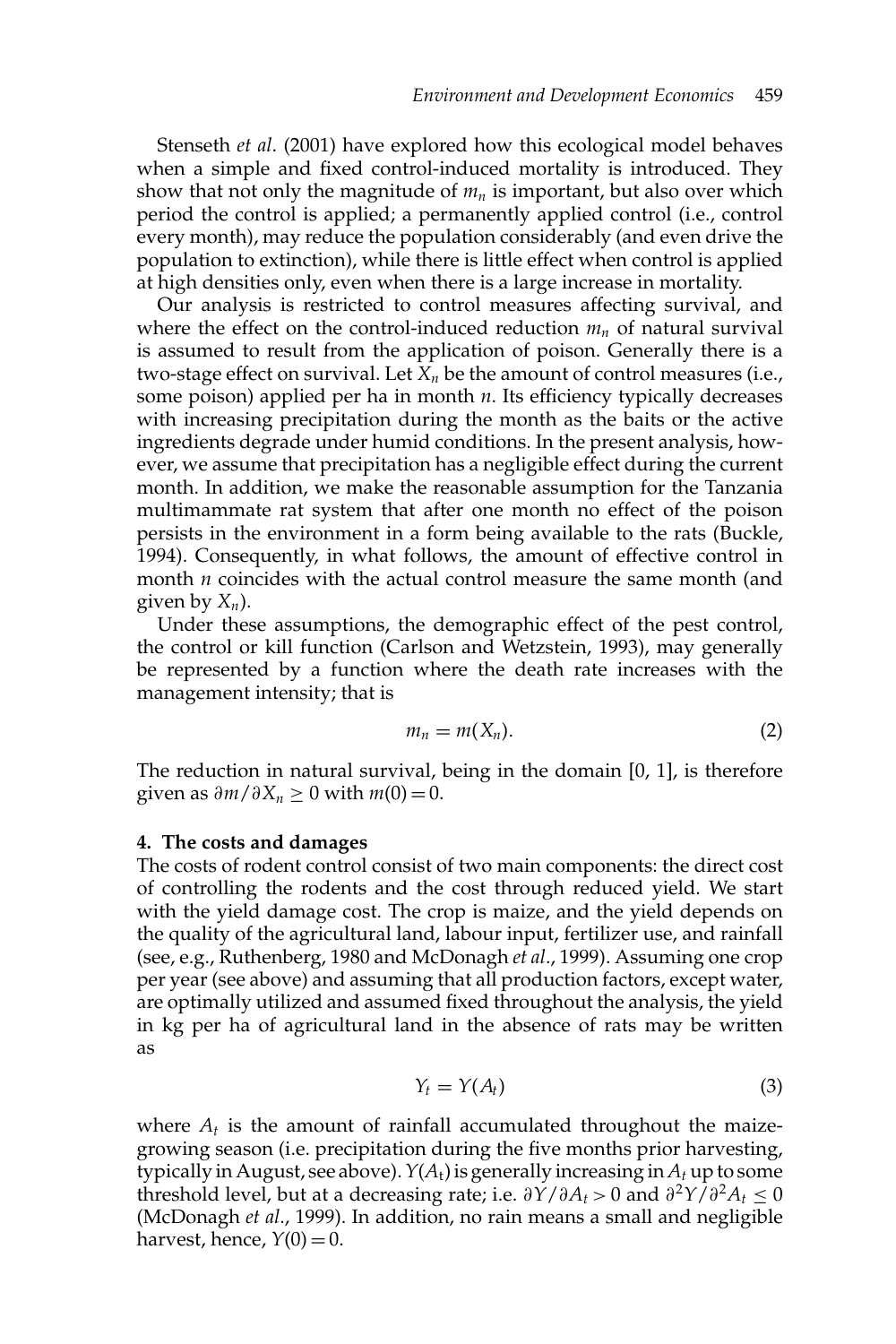Damages caused by the rats are composed of two components, one relating to the damage taking place during planting, expressed as a fraction of the yield, and another one relating to the damage through direct consumption of grain during harvesting, measured as absolute yield loss. Between planting and harvesting, there is essentially no damage caused by the multimammate rat (Makundi *et al*., 1999). The fraction of maize planted in month *n* that is damaged is directly related to the abundance of rats; that is

$$
D_n^p = D^p(N_n) \tag{4}
$$

*with*  $\partial D^p / \partial N_n > 0$ *.* 

Assuming no further rodent damage, the annual maize damage will then be  $Y(A_t)D_n^p$ . However, there will be a further reduction during the harvesting period. The harvesting damage, measured in absolute loss (kg per ha), is also assumed directly related to the rodent abundance

$$
D_n^h = D^h(N_n), \tag{5}
$$

with  $\partial D^h / \partial N_n > 0$  and  $D^h(0) = 0$ . Consequently, the actual loss in maize production in year *t* is

$$
D_t = \max\{Y(A_t), [Y(A_t)D^p(N_{n-t}) + D^h(N_n)]\}
$$
 (6)

where the time lag  $\tau$ , the length of the maize growing season (typically five months), is introduced to scale the two types of damages occurring in different months. The economic crop loss per ha and year is therefore given as

$$
K_t = p D_t \tag{7}
$$

where  $p$  is the price of the crop, assumed to be fixed over time.

The direct control cost reflects basically the purchasing cost of the poison. There may also be some costs of labour linked to the spreading of the poison as well. If so, however, we are not explicitly considering any trade-off between labour uses in crop production and pest control. The control cost function at time *n* (i.e., month), assumed to be fixed over time, is therefore assumed given as

$$
C_n = C(X_n) \tag{8}
$$

with  $\partial C / \partial X_n > 0$  and  $C(0) = 0$ .

Having defined the control and damage cost functions, the total cost in year *t* reads

$$
Q_t = K_t + \sum C_n \tag{9}
$$

where the summation of the control cost is taken over the year; that is,  $n = 8$ to 19 to cover the year  $t = 1$ , etc. (see above). Equation (9) implies that the effect of discounting within the year is neglected. The total cost function also neglects, if any, negative poison effects on crop production. Environmental costs caused by the poison are not taken into account.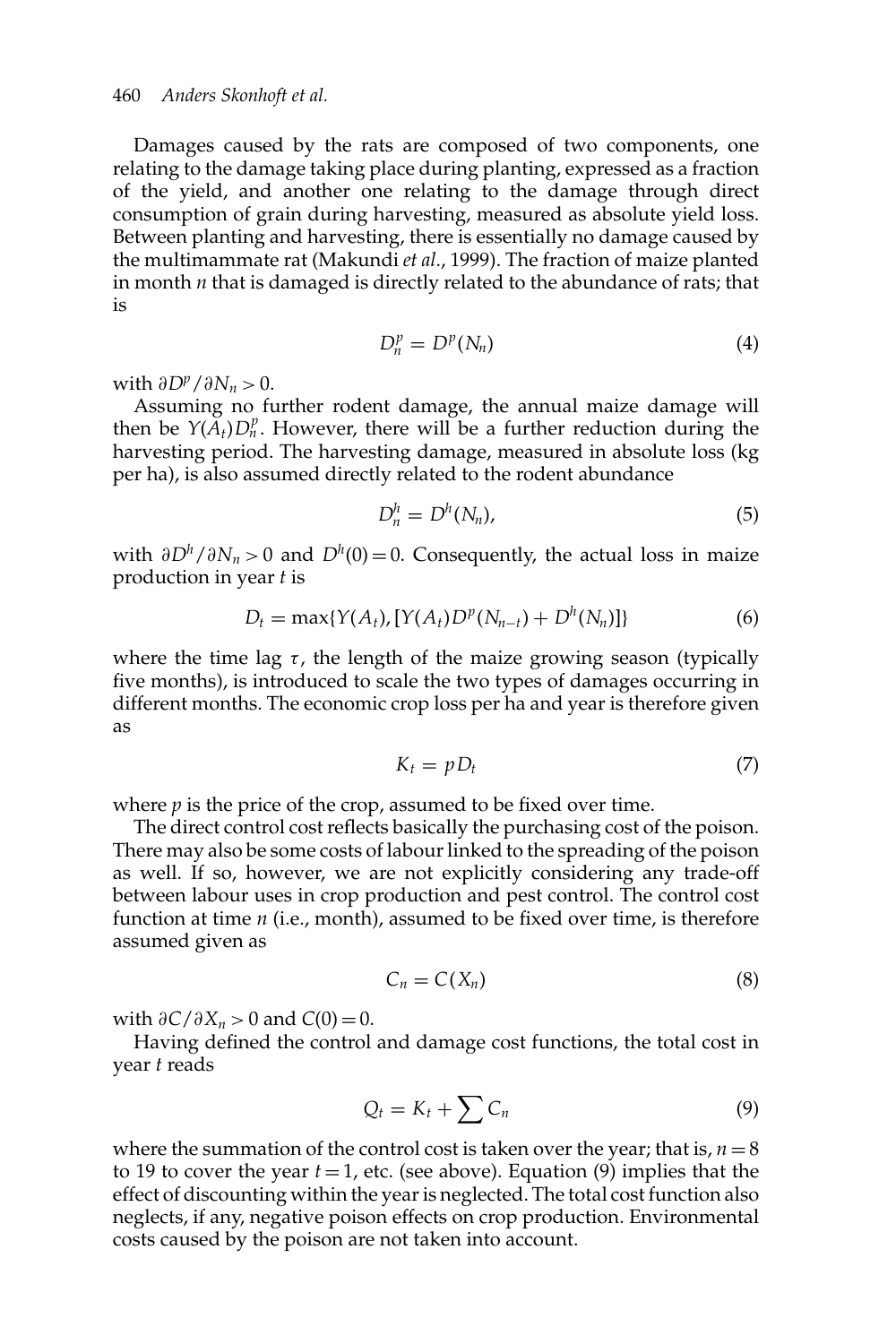#### **5. The management problem and the control strategies**

While the crop without damage and the control cost one year is invariant of the crop yield without damage and control cost for the previous year, this is obviously not so for the crop damage. Through the damage and control use, the crop loss for one year is contingent upon the ecological state of the system in previous years. Hence, the cost in various years is linked together through the size of the rodent population. The stochastic nature of the problem also makes a link through time as the rodent control considered refers to an environmental situation were both the crop yield and the rodent population growth are subject to large fluctuations since rainfall is largely stochastic.

The management problem is therefore dynamic, and the various management strategies, given by a time sequence of the control  $X_n$ , either zero or non-zero, is evaluated by calculating the median of the present-value cost

$$
PC = \sum_{1}^{T+1} \frac{Q_t}{(1+\delta)^t},
$$
\n(10)

together with the variability (more details below). *T* is the control (planning) horizon in years, and  $\delta$  is the (yearly) rate of discount. The basic trade-off at month *n*, as well as over time, is hence between the control cost, increasing in the amount of poison used, and the crop damage, decreasing in the amount of poison used, and where the interaction goes through the survival rate *mn* of the rats.

Because of the complexity of the ecological model containing four stages of rats, the stochastic nature of the problem and the complicated ecology– economy interaction due to the double, and partly overlapping, time scale, it is impossible to obtain any analytical solution of the management problem. However, when disregarding the stochastic element, ignoring the double time scale and replacing the model (1) with a biomass model, the basic economic trade-off may be illustrated. Under these simplified assumptions and hence writing the population growth as  $N_{n+1} = G(N_n, X_n)$ , where G is the natural growth function with  $dG/dX_n < 0$  so that  $N_n$  represents the number of 'normalized' rats at time *n*, it is shown in the Appendix that the control condition

$$
\partial C(X)/\partial X \ge \lambda [\partial G(N, X)/\partial X] \tag{11}
$$

holds.

The interpretation of the control condition is that the marginal cost of the control, when economically rewarding to use it, should be equal to the marginal value of damage avoided by the control, evaluated at the shadow price  $\lambda < 0$  of the rodents. And, on the contrary, when it is not economically beneficial to use control, the marginal cost should be above the marginal value of the damage avoided. The shadow price changes through time, meaning that the damage cost avoided by the control changes through time as well. In the simplified model (again, see the Appendix) it may settle down to a steady-state value, but that will definitely not happen in the full model, not at least because of the fluctuations of the crop yield and rodent population due to the stochastic rainfall.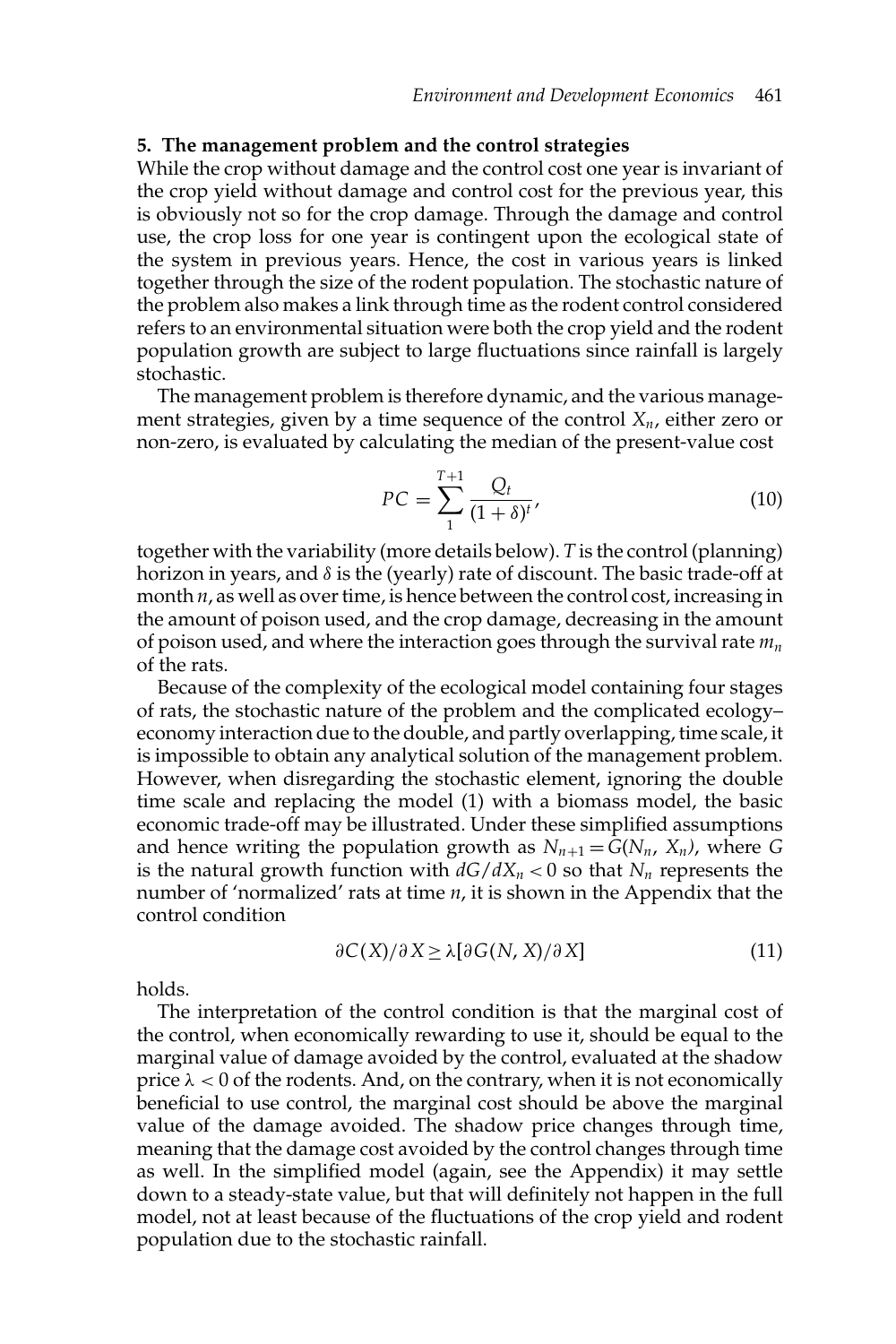Based on the above reasoning, we now single out some main strategies for controlling the rats that will be utilized in the numerical simulations. Consistent with current practice in the rural areas in Tanzania (Mwanjabe and Leirs, 1997), we assume that  $X_n$ , when applied, is fixed at some level. Keeping the dosage of the poison per application fixed, we are therefore not considering how much poison to use; strategies are formulated in which month to apply the control measure (the timing), and for how long (the duration). We further assume the control, being either zero or non-zero in a specified sequence of months over the year, is the same from year to year.

The most trivial strategy to test is one in which rodent control is never applied, either because of lack of resources to apply rodenticides, or because it may be believed that the damage avoided by applying control will not outweigh the cost of the rodenticide application. The more common strategies, however, are to apply rodenticide just before or soon after planting, or just before harvesting, or attempting to keep rodent population levels low throughout the maize growth season. These strategies aim at immediate effects. Focusing on the negative shadow value of rodents, an alternative long-term strategy could be to apply rodent control during the reproductive season, so as to minimize the birth of new animals. Again this could be done early, late, or throughout the reproductive season. Finally, rodent control could target the population at its usual peak late in the year, maximizing the number of rodents that would be killed.

Altogether we consider the following control strategies  $X_n$ , being either zero or at a fixed nonzero level, related to the calendar, and repeated in the same way every year:

- 1. control for a given number of consecutive months, including no control and control every month;
- 2. control only for certain predetermined months (e.g., only every February or both February and March).

In addition, we have combined the above strategies with various conditions related to the state of the system (such as conditioning the application of poison on rodent density or precipitation). As indicated above, today's practice in Tanzania consists mainly of symptomatic treatment when heavy rodent damage is noticed. In some cases, depending on the visible presence of many rats or issued outbreak warnings, farmers may choose to organize a prophylactic treatment at planting time. Such practices will be included in our analysis, basically to compare the present practice with other, and better, strategies.

## **6. Results**

## *Specific functional forms and the data*

The specific functional form of the control function (2) used in the numerical simulations neglects any influence through the size of the rodent population. Moreover, for the given dosage  $X_n$ , we assume that the combined effects of natural mortality and the rodenticide-induced mortality are constant and always 0.90. This is consistent with the field experience of rodent control officers in Tanzania; the used poisons are effective in killing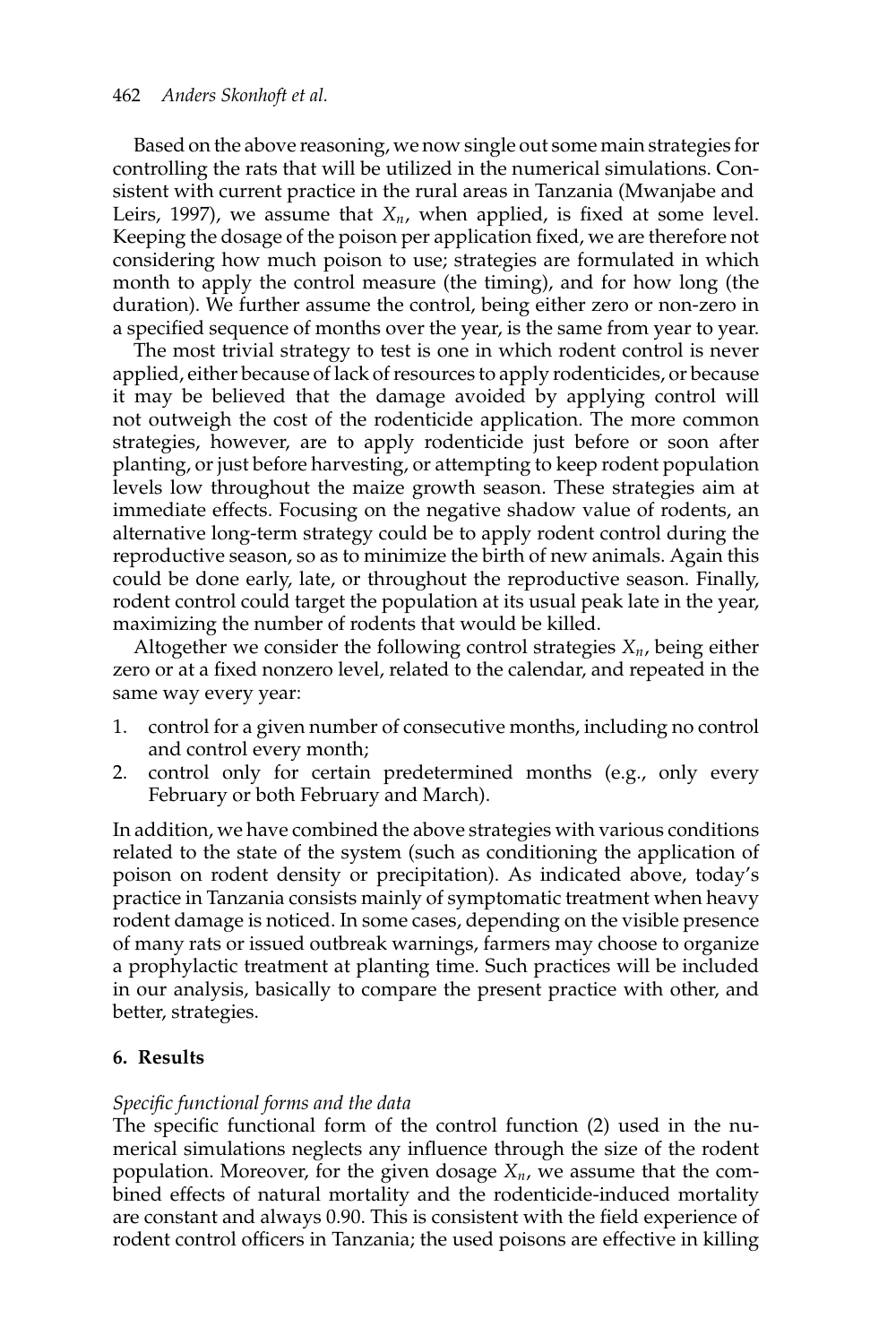rodents and at the used quantities they should be more than sufficient to kill all rats in the field. Usually, however, about 10 per cent of the rodents in a field survive the rodenticide application because they do not eat the bait, either accidentally or because they avoid it (Mwanjabe, personal communication). Hence, with reference to the population dynamics (1),  $(1 - m_n)s_i(V_n, N_n^{(e)}) = 0.10$  is fixed every month when rodenticides are applied, and  $s_i(V_n, N_n^{(e)})$  in other months (see below and table A1 in the Appendix for further details).

Figure A1 in the Appendix gives the maize yield function. It includes the use of fertiliser of 40 kg/ha, which is used and kept fixed throughout the simulations. The damage function during planting is specific as  $D_n^p =$  $a + bN_n/(c + N_n)$ , where *a* represents the background death rate of young maize plants (i.e. germination failure or damages not directly related to the rat population), *b* is the maximum damage level, and *c* is the rat density for which damage is *b*/2. The Appendix (table A2) gives the parameter values. The damage function during the harvesting period is further specified linear,  $D_n^h = d N_n$ , and where the value of *d* is based on information about the daily food consumption of rats (again, see the Appendix for more details). The direct cost function is assumed to be linear as well,  $C_n = wX_n$ , with *w* as the purchasing cost of the poison (see above).  $X_n$  is fixed either at zero or at some non-zero level (see above), and if applied, typically a treatment will be carried out with 2 kg of poisoned bait per ha.

As baseline value for the crop price we use  $p = 100$  Tsh/kg maize, and  $w = 6500$  Tsh/kg poison as the unit the control cost (table A2). The effects of changing economic conditions will, however, be studied. The management problem is, as mentioned, considered as a planning problem at the village level, where the agricultural officer acts as the social planner. The planning horizon will then be expected to be relatively long, while the rate of discount δ should reflect the social one. In the basic scenarios, we use  $T = 10$  years and 7 per cent rate of discount,  $\delta = 0.07$ .

Since rainfall patterns are a major component of the model's variability, simulations have been run with a large number of different rainfall series.<sup>1</sup> We use monthly rainfall values (Meteorological Station, Morogoro, Tanzania) that were drawn from rainfall data obtained for that particular month in the period 1971–1997; that is, for each month of the run, and independently from the values for the other months, we choose a value at random from the 27 years for which we had values for that month. For each control strategy, and set of model parameters, the model was run 100 times, each time with a different random seed, resulting in 100 different rainfall series. The model simulations always started in December with an average number of animals comparable to what is observed in the field in that month. In order to reduce the effect of initial conditions, each model run ran for 248 months before pest control and economic evaluation started; it then continued for a number of years, reflecting the given planning horizon, *T*. Accordingly, the evaluation of each control strategy is done by calculating

<sup>1</sup> The model was implemented numerically using *Stella Research, version 5.1.1* (High Performance Systems, Inc., Hanover, NH, USA).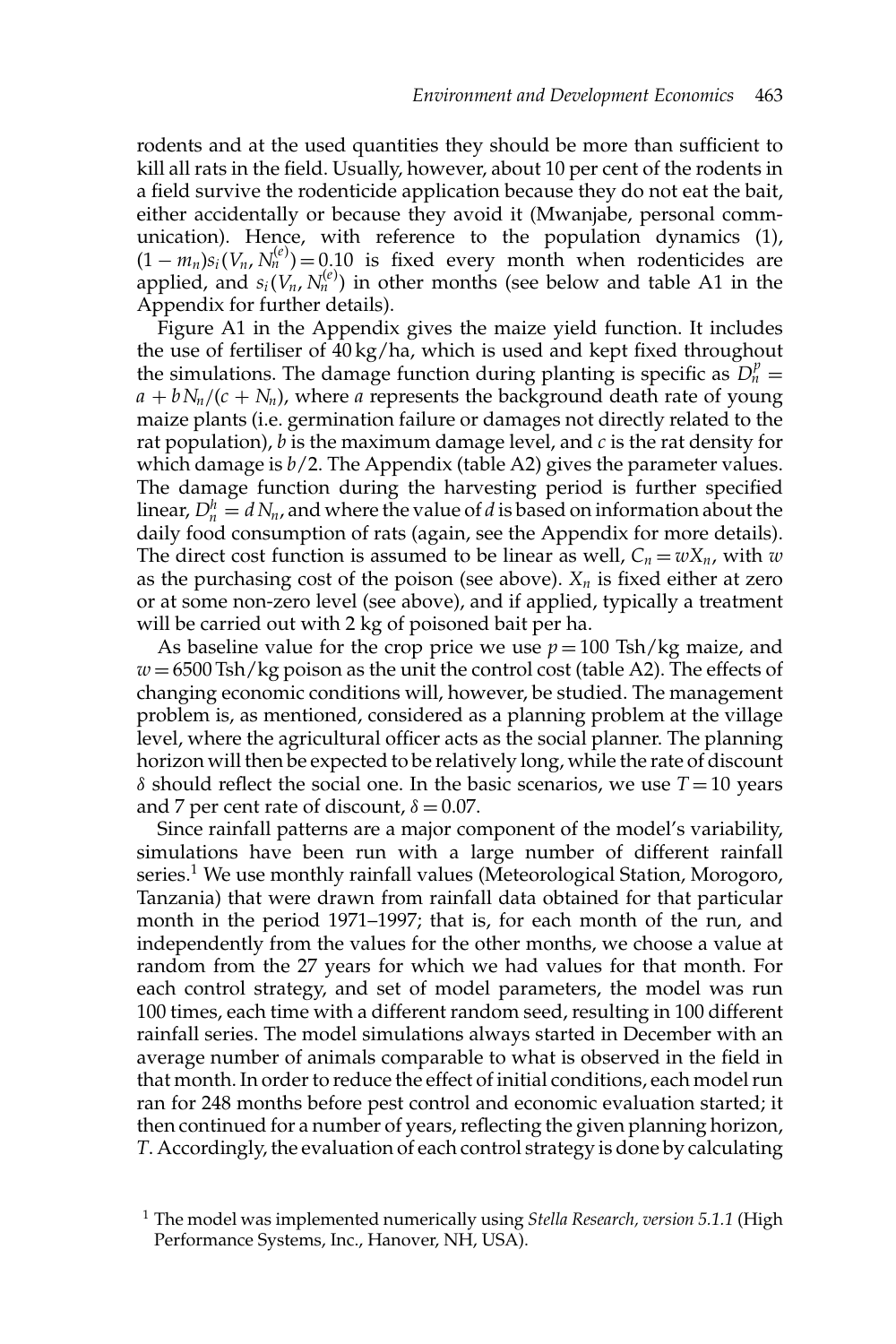the median present-value cost (PC) of equation (10) for the 100 runs, together with the variability, given by the 95 per cent range values.

## *The structure of the analyses*

To see the basic logic of the numerical simulations, figure 1 provides four examples based on two rainfall series and two different control strategies: control applied once a year in February (just before planting), and no control at all. The two panels A and B are for different (random) rainfall series, chosen from different runs of the model; the examples are representative of the general pattern. As can be seen, under the rainfall pattern in panel A, the rat abundance is subject to large fluctuations, both with and without control. However, the actual yearly harvest loss  $D_t$  is quite high accompanied by high values for the total current cost  $Q_t$  when applying no control, whereas under the February control the yield loss is smaller and the current cost is lower. The same broad picture, at least for the total current cost, is also provided in panel B.

For the given fertilizer use and the baseline values for the maize price and poison cost, these results clearly indicate that pest control is economically rewarding, as the average yield loss is smaller and the current cost and, hence, also the PCs (not shown) are lower when control is carried out. Of course, care must be taken as figure 1 exhibits only two runs for each strategy. We now turn to the full-scale simulations where the results present the median PCs, together with the variance, for 100 simulations within each strategy shown.

## *Duration and timing of the control*

Figure 2 summarizes the results where we have simulated the application of pest control for different numbers of consecutive months. The duration of the control (i.e., number of consecutive months) is indicated along the horizontal axis, where altogether we have included seven months as the rat population goes close to extinct beyond four months (see below). No control at all is included as well, indicated by the number 0 along the axis. For each number of months applying control, except no control at all (0), there are 12 possible months to start controlling. Hence, we have generally 12 medians and 95 per cent range plots within each possible duration of control as indicated by JFM ... ND (January, February, Mars ... , November, December). The upper panel represents the median present-value cost (PCs) with bold points, and the 95 per cent range with thin vertical lines. The PCs without rats at all are also shown, displayed as its 95 per cent range variation as the shaded area. The lower panel gives the number of rodents at the end of the planning horizon, also as median and 95 per cent range values.

From the upper panel in figure 2, three main features should be noticed:

(1) The median present-value cost is high without control (0 months), but decreases in general for strategies with up to four consecutive months of control, beyond which the present-value cost (PCs) starts increasing. Hence, the patterns only up to seven consecutive months are displayed. A rewarding strategy is therefore clearly to control the rats for some months, but not for too long.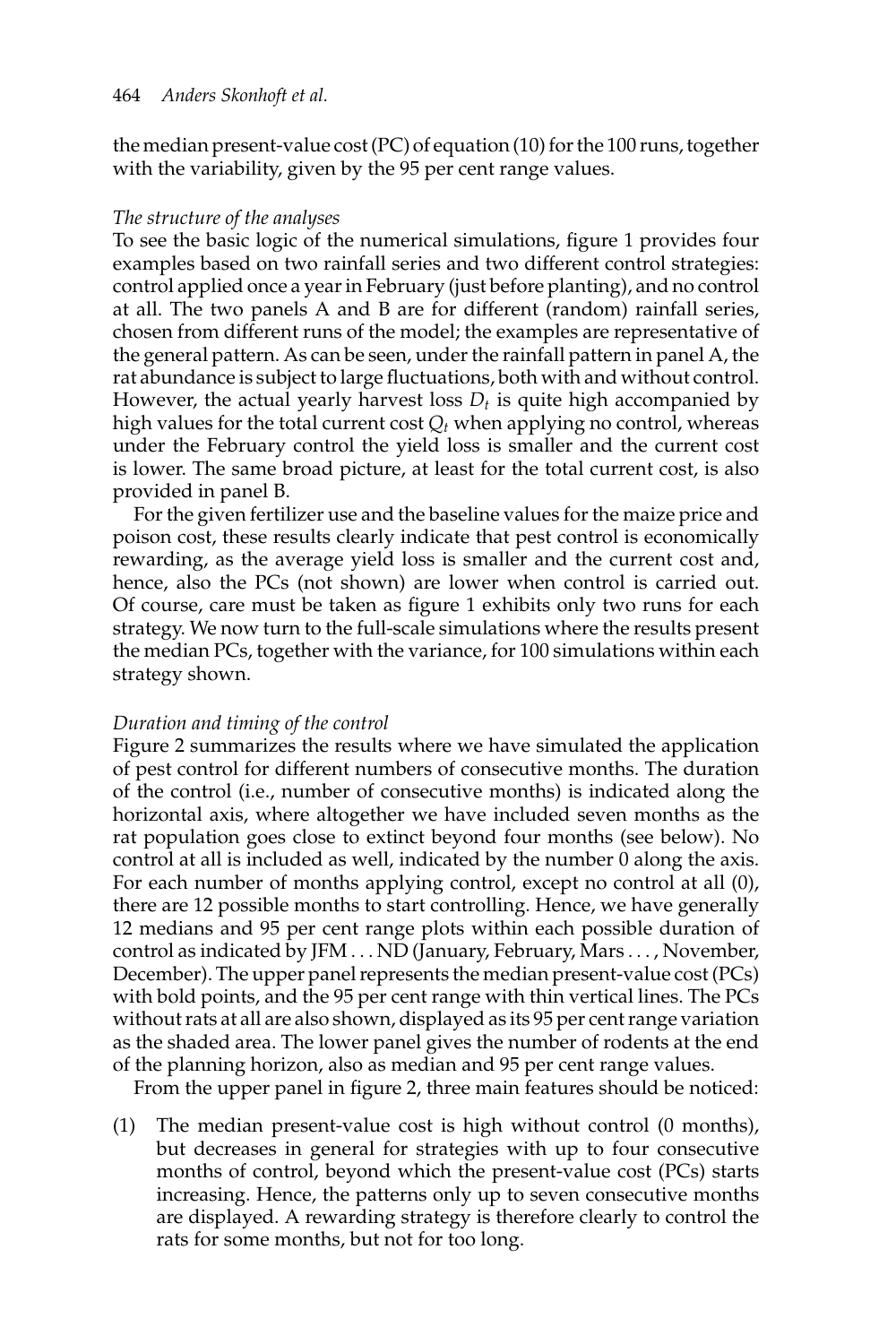

Figure 1. Four examples of model runs. Panel A and B for different (random) rainfall series. Two different control strategies; no control and control *applied once <sup>a</sup> year in February*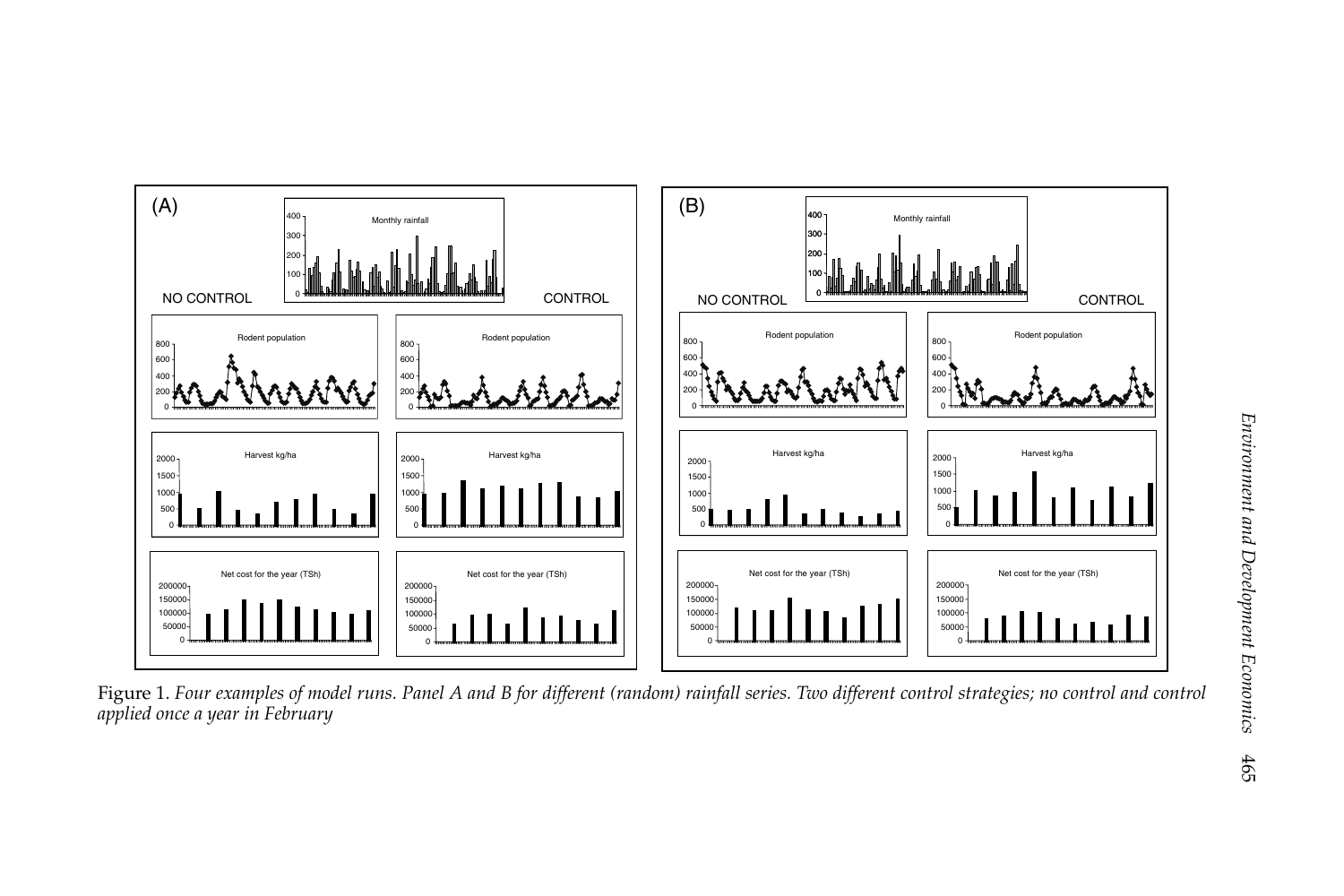

Figure 2. *Results when control applied for a different number of months and various timings. The duration of the control for number of consecutive months along the horizontal axis (up to seven months). For each number of months applying rodent control (except 0) there are 12 possible months when to start controlling. The first set of values along the vertical axis are for starting control in January, the second for starting in February, and so on until the last starting in December. Upper panel: the median present-value cost PC (with a planning horizon of ten years from the beginning of control) with bold points, and the 95 per cent range with vertical lines. The shaded area PC shows the median (95 per cent range) in a hypothetical situation without rodents. Lower panel: the number of animals per ha at the end of the planning horizon. Note, however, that for four months of pest control, the rodent population does not always become completely extinct, but is not visible at the scale of the figure (*<*1 animal/ha)*

- (2) It is more profitable to control during certain months than during others. If poison is applied one or two months every year, it seems most rewarding to start controlling in January/February, whereas if poison is applied for three to five months, it is most rewarding to start controlling in August–December/January.
- (3) There are small differences, both in term of median value and variability, between the most economic rewarding strategies.

Under the baseline economic conditions, the most rewarding strategy is to apply poison during four consecutive months starting in November, but many of the other strategies shown in figure 2 do not result in a significantly higher PC. Strategies having significantly higher median PCs include controlling for one month, and from eight up to 12 months (the last ones not shown in the figure). Some of the strategies for five and more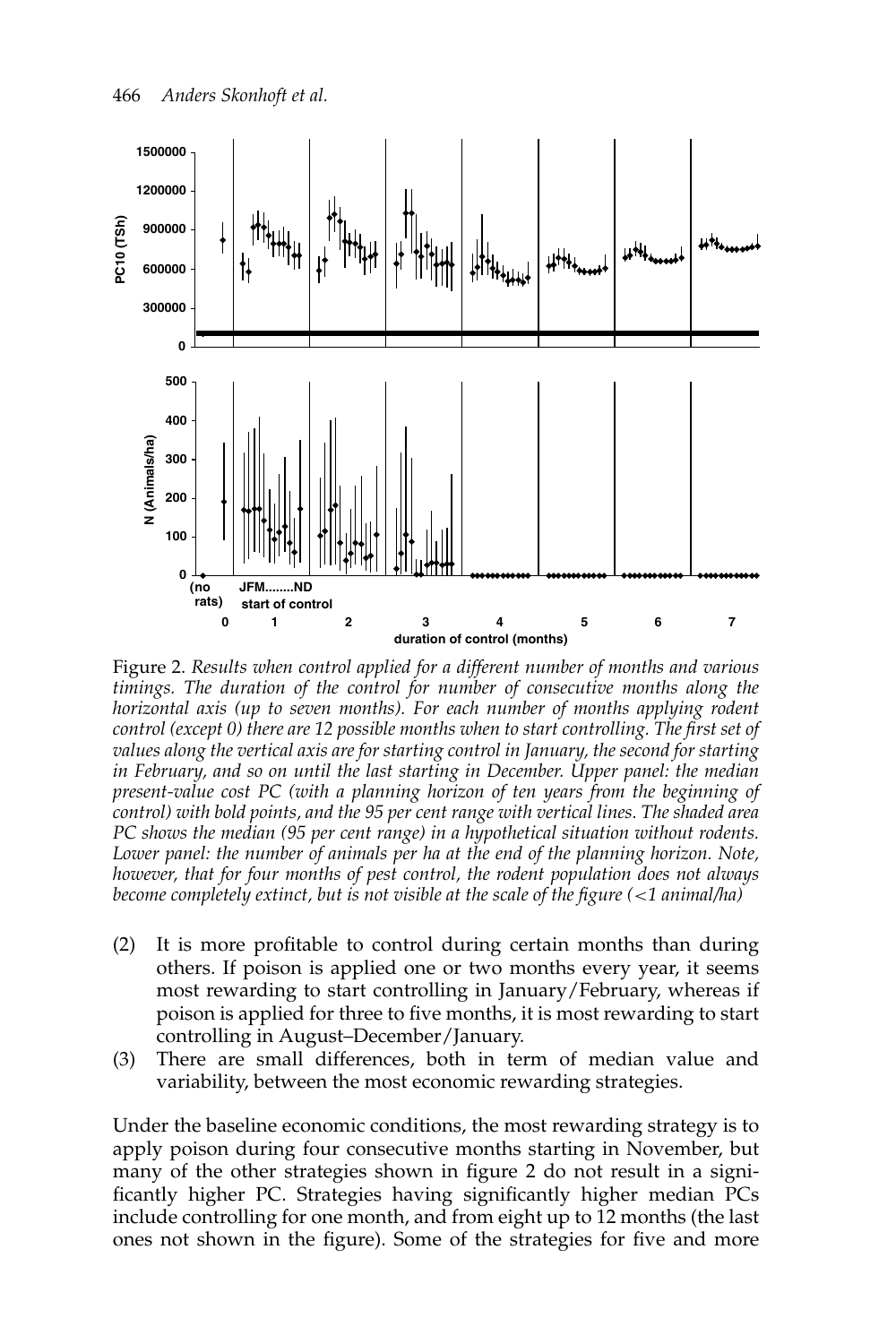consecutive months may give lower PCs than strategies applied for, say, two and three months (see also below). Strategies having significantly higher PCs also include applying controls for two to three months during the cropping season (i.e., starting in March). The timing of the control period seems therefore to be more important than its duration, especially for control periods of three months or less. Hence, poisoning will be most rewarding just before the growing season, so as to reduce the number of rodents before the planting of maize. Generally, the variability of the PC increases up to three months duration of the control. After that it decreases again slightly and stays more or less constant for five months and longer duration of control. Thus, the economic outcome of control during three months or more is less uncertain than with shorter periods.

The lower panel in figure 2, presenting the rodent population at the end of the planning horizon, shows that some of the strategies applying rodent control for one to two months each year do not affect population development very much. However, if the duration of control is more than three months, the rodent population reduces slowly towards extinction, and faster for longer duration of the control. The population goes close to extinct at the end of the planning horizon after four consecutive months. Hence, these graphs clearly indicate that control for more than four months is not economically meaningful, as more control means more control costs, but no further reduction in the number of rats, and hence, no further reduction in crop damages. It is important to notice that the patterns in the upper and lower panel are not concurrent, i.e. a small number of rats may coexist together with high PCs and vice versa, showing that the relation between numbers of rodents and economic benefit is not a trivial one. Notice also the high population variability.

#### *Other control strategies*

For all results presented so far we have applied rodent control during consecutive months and always during these months. However, the economic benefit of using pest control might be higher if we split the control months into two (or more) periods each year separated by at least one month. We tested this for two control periods each year with a total of 2  $(1 + 1)$ , 4  $(2 + 2)$ , 6  $(3 + 3)$  and 8  $(4 + 4)$  months. For these simulations, the present-value costs (PCs) were generally lowest when rodent control was used during three months separated by at least one month. Hence, we also tried all possible combinations of 3  $(1+2)$ , but also 4  $(1+3)$  months separated with at least one month. The 20 most rewarding strategies of duration and timing of rodent control are presented in table 1. As can be seen, combinations of three to four months control in the period before the start of the cropping season are still the most rewarding, together with a two months control in February and November, There are, however, no significant present-value cost differences between the 20 strategies shown in the table; all strategies fall within the range of about four to five times the PC of the hypothetical case of no rodents at all. Still, compared to no control at all (the bottom line), there are clear differences.

We also investigated whether an upper or lower threshold value on precipitation or rodent density before applying poison could affect the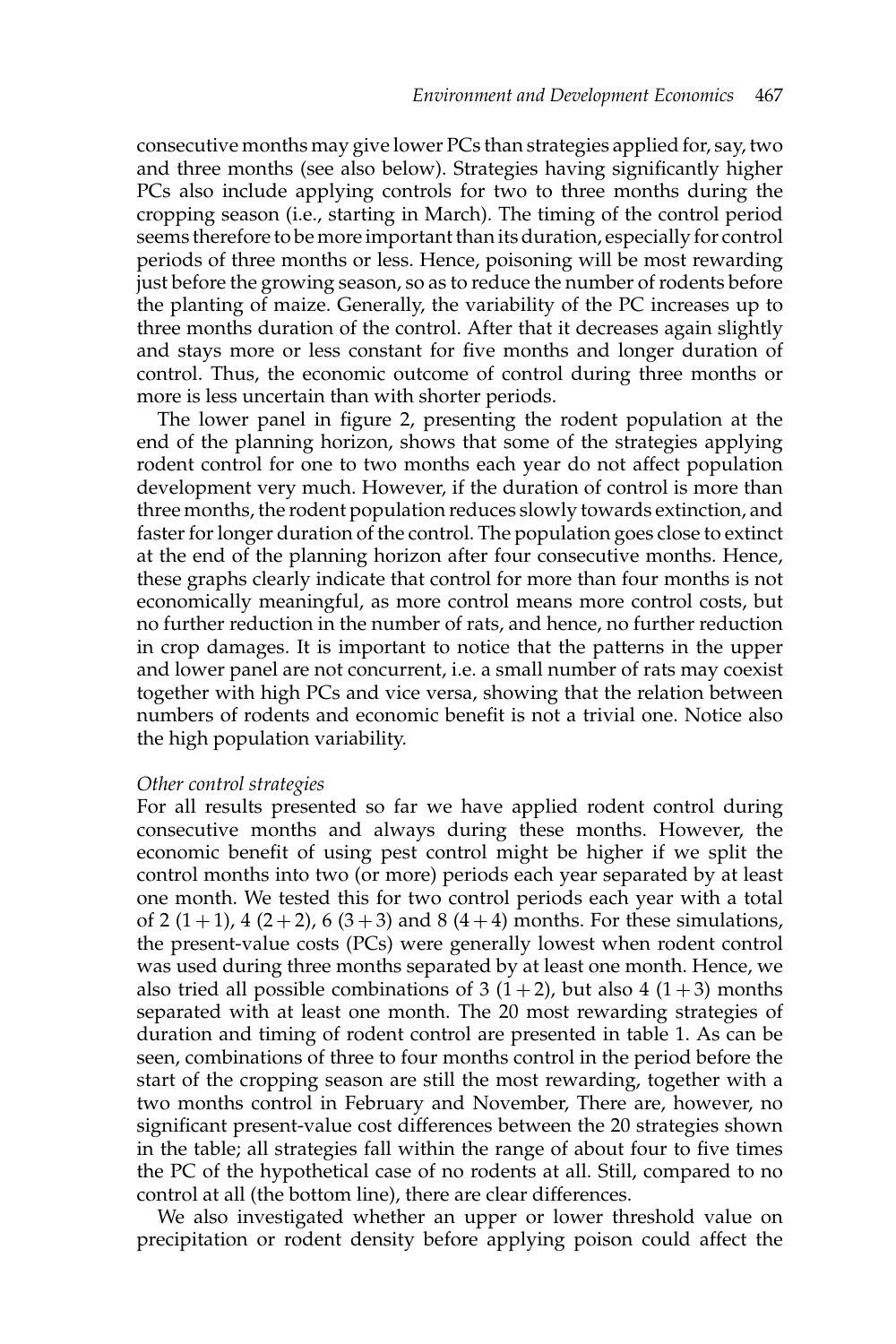Table 1. *Ranking of the 20 most economically rewarding control strategies given by timing and length (total number of months of the control). The hypothetical case of no rodents (upper line) and the case of no control (lower line) included as well. Present-value cost PC (in Tsh) is presented by the median and the lower (0.025) and upper (0.975) percentile for the 100 simulations performed for each strategy. c* = *consecutive months*

| Rank           | Timing             | Length         | PC     |        |        |  |
|----------------|--------------------|----------------|--------|--------|--------|--|
|                |                    |                | Median | Lower  | Upper  |  |
|                | No rodents         |                | 103474 | 92073  | 115413 |  |
| 1              | Jan, Feb-Nov       | 3              | 430300 | 393791 | 511020 |  |
| $\overline{2}$ | Feb-Oct, Nov       | 3              | 442571 | 388248 | 512664 |  |
| 3              | Jan, Feb-Oct, Nov  | 4              | 447360 | 389589 | 507799 |  |
| 4              | Feb-Nov            | $\overline{c}$ | 450794 | 347518 | 530243 |  |
| 5              | Jan-Oct, Nov       | 3              | 453333 | 394788 | 555138 |  |
| 6              | Feb-Nov, Dec       | 3              | 460922 | 397604 | 549869 |  |
| 7              | Jan, Feb-Oct       | 3              | 474188 | 397287 | 594848 |  |
| 8              | Sep-Nov, Dec       | 3              | 492038 | 399272 | 662488 |  |
| 9              | Nov, Dec, Jan, Feb | 4(c)           | 502887 | 474022 | 566226 |  |
| 10             | Aug, Sep, Oct, Nov | 4 (c)          | 506623 | 474321 | 577003 |  |
| 11             | Jul, Aug-Oct, Nov  | 4              | 508180 | 480850 | 556699 |  |
| 12             | Sep, Oct-Dec, Jan  | 4              | 508471 | 472771 | 567555 |  |
| 13             | Oct, Nov, Dec, Jan | 4 (c)          | 510735 | 477732 | 579215 |  |
| 14             | Feb, Mar-Oct, Nov  | 4              | 511824 | 479538 | 600067 |  |
| 15             | Aug, Sep-Nov, Dec  | 4              | 514175 | 469007 | 572573 |  |
| 16             | Sep, Oct, Nov, Dec | 4(c)           | 514175 | 469007 | 572573 |  |
| 17             | Jan, Feb-Sep, Oct  | 4              | 517276 | 480866 | 587799 |  |
| 18             | Feb, Mar-Nov, Dec  | 4              | 518129 | 479457 | 582448 |  |
| 19             | Jul, Aug-Nov, Dec  | 4              | 530267 | 479937 | 609263 |  |
| 20             | Dec, Jan, Feb, Mar | 4(c)           | 530743 | 484888 | 647072 |  |
|                | Never control      | 0              | 820958 | 723460 | 956967 |  |

sequence of the most economically rewarding strategies. The only way a threshold value lowered some of the PC results, was if we applied control for four months or more with a very low threshold value on rodent density (threshold value = 5 animals/ha for 4 months, 10 animals/ha for 5 months or more). Such a low population density is, however, hardly possible to estimate reliably; hence, this is not a very applicable strategy.

The economic consequences of symptomatic treatment were also studied. As already indicated, today's practice in Tanzania represents an *ad hoc* approach, and typically poison control is applied when observed damage is high during planting season, or just before harvest. This practice was simulated by introducing a density dependent control in March and July. Various threshold values were tried, and the median PC values fell within the interval of about 830,000–856,000 Tsh when observing 100–200 rats per ha. Hence, these values are almost double the most promising control practices reported in figure 2 and table 1. Under the present baseline price values, these strategies were even worse than the option of no control at all (table 1).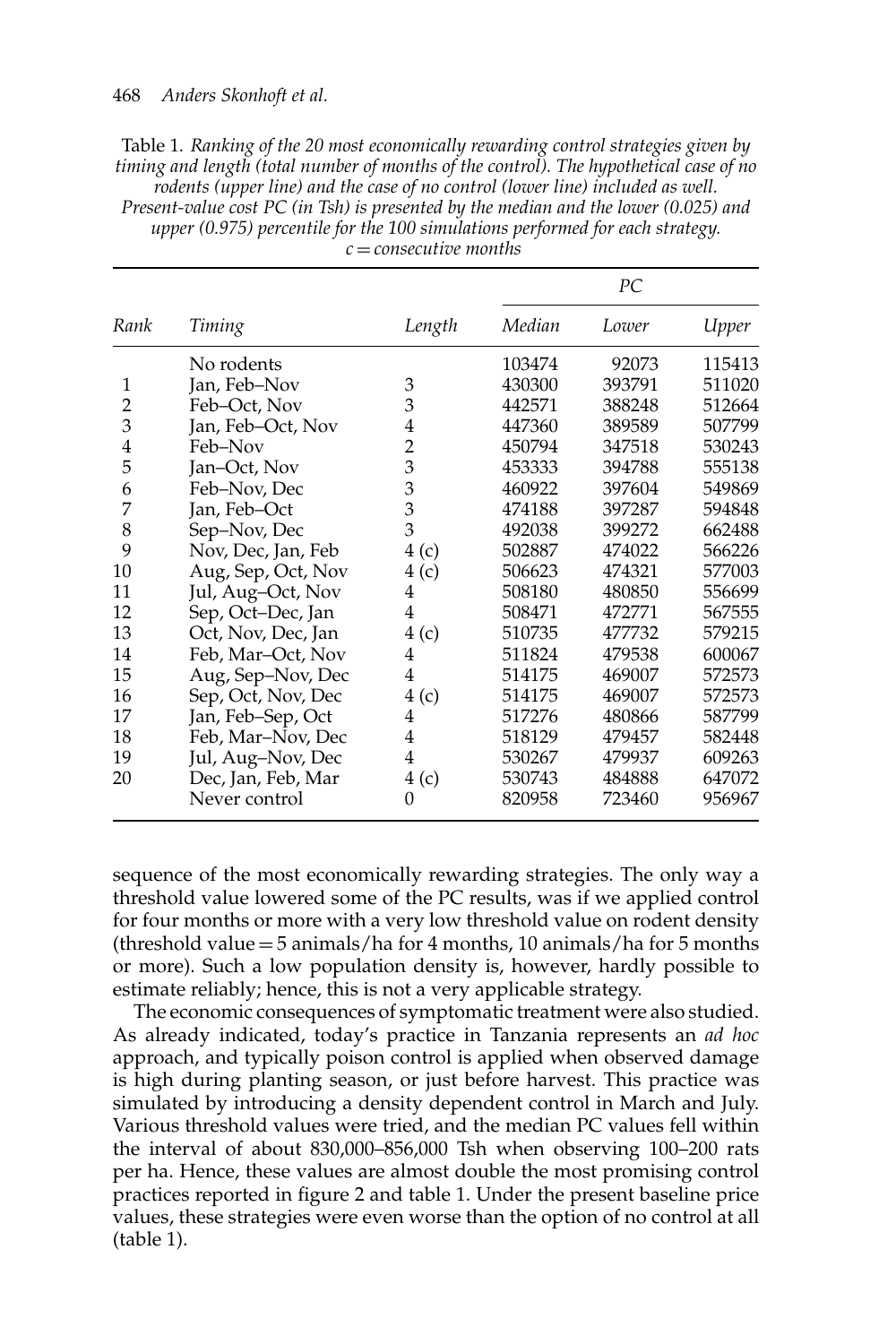#### *Variations in the maize price and control cost*

A permanent negative shift in the producer price of maize, *p*, will generally make shorter duration of the control relatively more profitable. The intuitive basis for this result is straightforward, as lower marginal crop damage cost must be compensated by lower marginal control cost (i.e. reduced duration of the control). On the other hand, the effect on the timing is quite modest. The economic conditions for the farmers may also be less favourable due to more expensive poison, and a positive permanent shift in *w* also leads in the direction of shorter duration of the control being relatively more profitable. Hence, instead of four months, five months, and one month duration per year being the most economically rewarding strategies under the base-line assumptions, we find that doubling the poison price makes duration of one month, two months, and no control the most economically rewarding strategies. Thus, more expensive poison means that more rats and a higher level of crop damage will be accepted in the best strategies (cf. also inequality 11 above).

The economic consequences of symptomatic treatment were also studied under shifting price and cost assumptions. All the time, the best practices compared to today's practises of introducing density dependent control in March and July were typically about half as costly. Finally, we also studied the effects of reducing the planning horizon and making the problem more myopic by setting  $T = 5$  years. The rate of discount  $\delta$  was also reduced. Generally, there are small changes taking place (not reported here). This was also so for an increased planning horizon and a higher rate of discount.

#### **7. Discussion**

Throughout this paper, we have considered a rodent pest problem where the management is in the hands of a social planner and where the agricultural area can be quite large. The control problem is specified as timing and duration strategies, where the dosage of the poison is kept fixed per month whenever poison is used (consistent with recent practice in Tanzania). The most economically profitable control period seems to be just before the planting season. The damage at planting accounts for such a large portion of the total losses due to rodents that minimizing the population during that short period is enough to reduce yield losses. Controlling for a longer period will reduce rodent populations at a time when they do not damage the crop anyhow, and, due to the very high reproductive capacity of the rodents, the population will increase rapidly as soon as control operations are stopped, repressing any long-term effects. The simulations, however, only indicate small profitability differences among various combinations of control months towards the start of the planting season. Although we have not valued environmental costs of the use of poison (see, e.g., Carson 1962) and negative impacts, if any, upon crop production are neglected, the small differences between the best strategies strongly suggests opting for a strategy amongst these that uses the least poison. Hence, taking environmental economic considerations into account, one month or two months of control just before the planting season, January and February,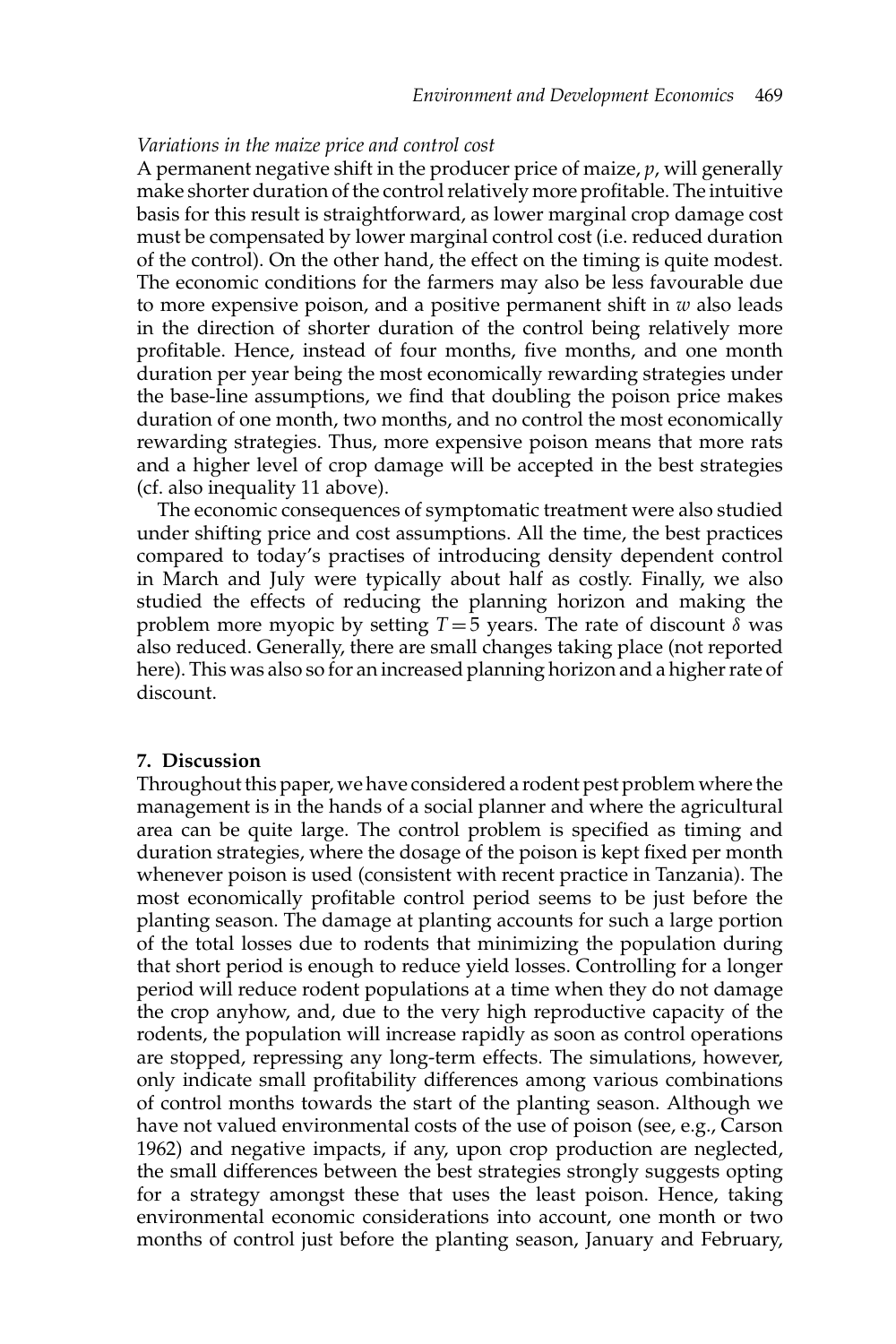or eventually in November and February, seem to be the best overall strategies.

These economically most rewarding strategies differ significantly from today's practice of symptomatic treatment when heavy rodent damage is noticed. The economic threshold concept and the idea of adjusting the timing of pesticide use to pest density is an old one (Carlson and Wetzstein, 1993), but works poorly here because of the high reproductive rate of the rats and the short period after sowing during which most of the damage is done. Hence, the present paper demonstrates that shifting from such practices to more mechanistic control strategies; i.e. emphasizing the calendar instead of the pest abundance, can substantially improve the economic conditions for the maize producing farmers in the present case of multimammate rats. The best practices compared with today's symptomatic treatment will typically halve the sum of control and damage cost. The question of how to choose between an economic threshold model and a mechanistic control model is of general interest and should be examined further, but following our analysis it seems to be population growth characteristics of the pest rather than its taxonomic status that should govern that choice (see also Regev *et al*., 1976).

We also find that permanent changes in the crop price and control cost give effects that are more or less in line with intuition. A less valuable crop and higher poison cost make shorter duration of the control and, hence, living with more rats and nuisance relatively more profitable. On the other hand, the optimal timing (i.e. in which months to apply poison) is only modestly affected by such changes. Consequently, it seems that the optimal timing is more closely related to the ecology and the abundance of rats than prices and costs, while the economy plays a more important role when it comes to the optimal duration of the control. One reason for this may be that the damage effect is far more important during some parts of the year, e.g. just before planting.

Throughout our simulations, we interpreted the pest control problem as taking place at the village level, where an agricultural officer serves as the social planner. While it mostly will remain the individual farmer's decision to apply control on his fields, the agricultural officer indeed plays an important role. His advice will be very influential not only to farmers, but also in ensuring timely access to rodenticides; in village shops, shelf-life of these poisons is limited so usually only limited quantities are available locally. The social planning horizon is also relevant because in case of an outbreak coming through, the government will be required to organise costly emergency measures (Makundi *et al*., 1999). When making the problem more myopic through a reduced planning horizon, however, we find that the results are only modestly influenced. For the more myopic African farmer, when neglecting externalities due to various control practices within the management area, the above findings therefore also basically hold. When interpreting the results at the farm level, it should also be noticed that subsistence farmers frequently face credit restrictions, and, typically, for such farmers, there is cash only for seed (see, e.g., Dasgupta and Mäler (1995) for a general discussion). This has implications for fertiliser use which, however, has been kept fixed at a positive level throughout the analysis.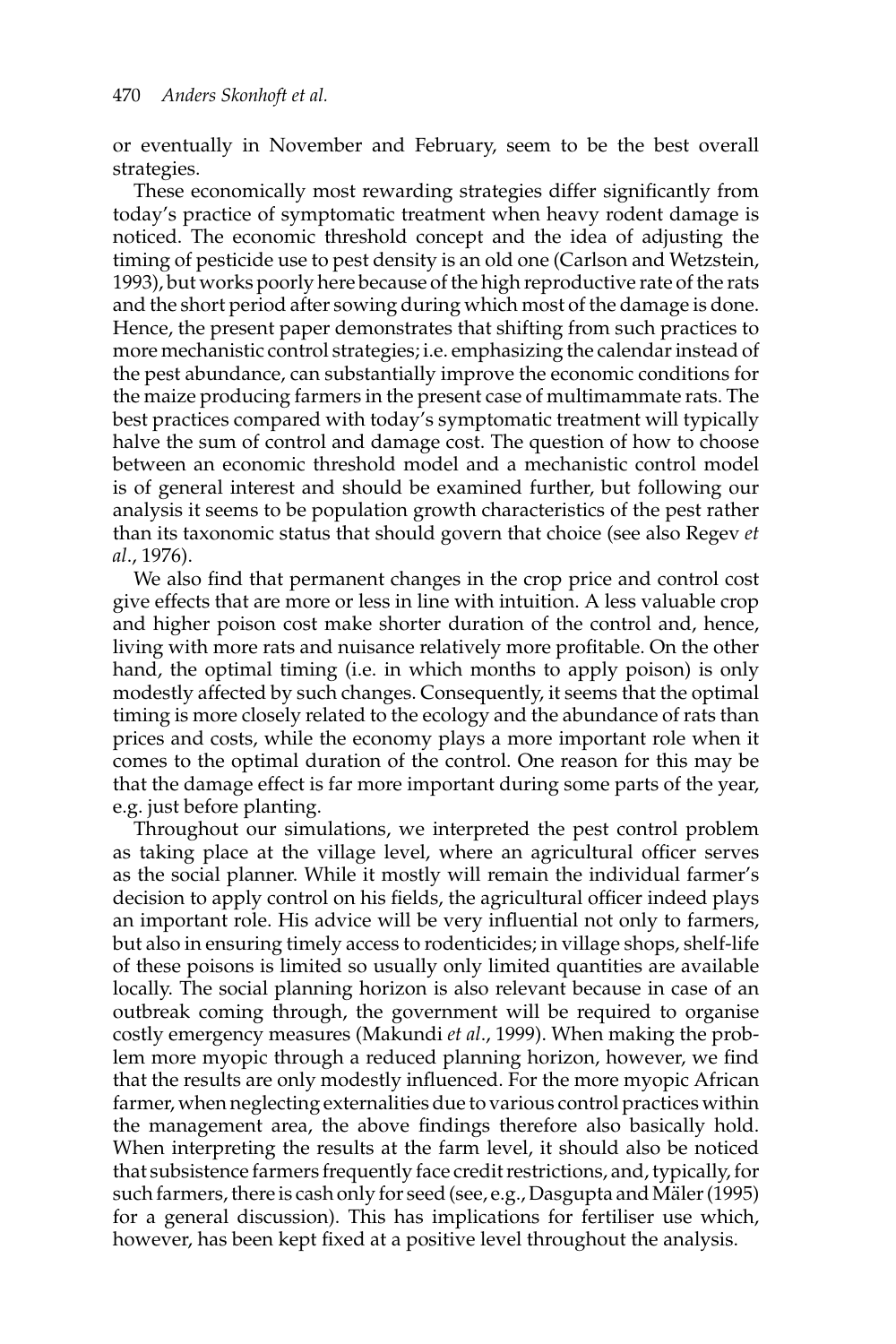Models are only an approximation of how we conceive reality, and they are only as good as the assumptions on which they are based. Regarding our population model, the basic building block of the present analysis, two major assumptions do not hold in reality. The first one is that the model uses discrete time steps of one month; however, a lot can happen in a rodent population in one month. Secondly, our model does not yet include immigration processes but it is obvious that these can play an important role, particularly when the densities after rodent control have become much lower than in the surrounding fields. In such cases, a population may even be capable of recovering from a rodenticide application in the course of a few weeks (see, e.g., Leirs *et al*., 1997b), thus reducing the efficacy of control actions considerably. Regarding the agricultural activities, our model does not yet include the common practice of replanting after rodent damage, sometimes in combination with rodenticide application, and thus partially remedying damage. The crop price and the control costs are also kept fixed throughout the planning horizon, and the maize price is assumed to be the same in years with poor and good harvest. For all these reasons, the results should be interpreted very cautiously and the model is not yet ready to be confronted with farmers and taken into practice. However, the main finding of the above analysis, emphasizes that the calendar instead of pest abundance when controlling the rats will probably hold under more realistic assumptions and is clearly an application rule that is quite easy to implement.

#### **References**

- Anonymous (2003), *Morogoro Regional Socio-economic profile*, Joint Publication by the National Bureau of Statistics (NBS) and Morogoro Regional Commissioners Office.
- Barnett, S.A. (1988), 'Ecology and economics of rodent pest management: the need for research', in I. Prakash (ed.), *Rodent Pest Management*, Boca Raton: CRC Press Inc, pp. 459–464.
- Buckle, A.P. (1994), 'Rodent control methods: chemical', in A.P. Buckle & R.H. Smith (eds), *Rodent Pests and Their Control*, Wallingford: CAB International, pp. 127– 160.
- Carlson, G. andM.Wetzstein (1993), 'Pesticides and pest management', in G. Carlson, D. Zilberman, and J. Miranowski (eds), *Agricultural and Environmental Resource Economics*, New York: Oxford University Press, pp. 268–317.
- Carson, R. (1962), *The Silent Spring*, Greenwich: Fawcett Crest Books.
- Dasgupta, P. and K.-G. Mäler (1995), 'Poverty, institutions, and the environmental resource base', in J. Behrman and T. Srinivasan (eds), *Handbook of Development Economics*, Vol III, Amsterdam: Elsevier, pp. 2371–2463.
- Fiedler, L.A. (1988), 'Rodent problems in Africa', in I. Prakash (ed.), *Rodent Pest Management*, Boca Raton: CRC Press Inc., pp. 35–64.
- Getz, W. and R. Haight (1989), *Population Harvesting*, Princeton, NJ: Princeton University Press.
- Hone, J. (1994), *An Analysis of Vertebrate Pest Control*, Cambridge: Cambridge University Press.
- Leirs, H. (1995), 'Population ecology of Mastomys natalensis (Smith, 1834) multimammate rats: possible implications for rodent control in Africa', *Agricultural Editions*, vol. 35, Brussels: Belgian Administration for Development Cooperation.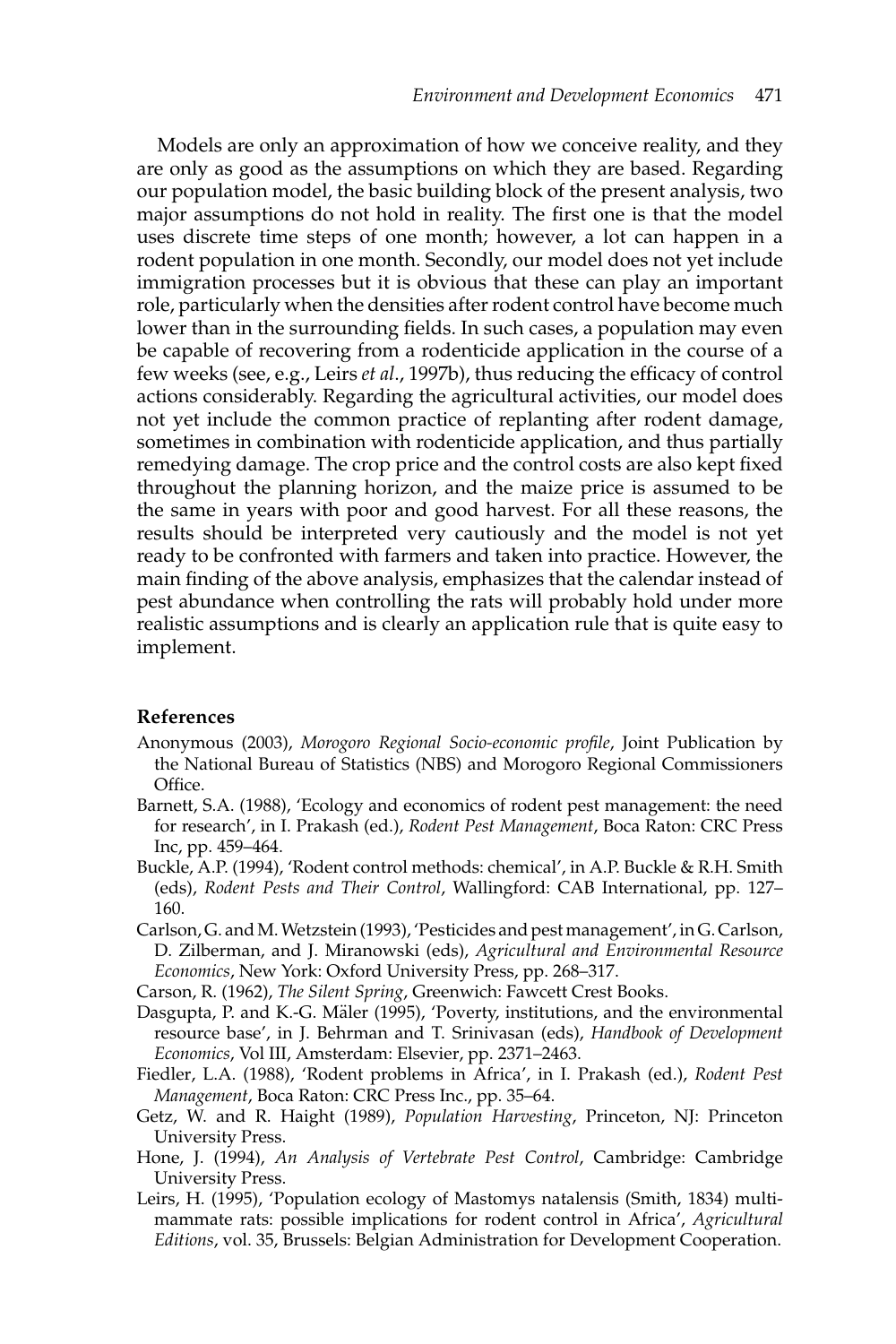#### 472 *Anders Skonhoft et al.*

- Leirs, H. (1999), 'Populations of African rodents: models and the real world', in G. Singleton, L. Hinds, H. Leirs, and Z. Zhang (eds), *Ecologically Based Management of Rodent Pests*, ACIAR Monograph 49, Canberra, pp. 388–408.
- Leirs, H., R. Verhagen, and W. Verheyen (1993), 'Productivity of different generations in a population of Mastomys natalensis rats in Tanzania', *Oikos* **68**: 53–60.
- Leirs, H., R. Verhagen, W. Verheyen, P. Mwanjabe, and T. Mbise (1996), 'Forecasting rodent outbreaks in Africa: an ecological basis for Mastomys control in Tanzania', *Journal of Applied Ecology* **39**: 937–943.
- Leirs, H., N.C. Stenseth, J.D. Nichols, J.E. Hines, R. Verhagen, and W.N. Verheyen (1997a), 'Seasonality and non-linear density-dependence in the dynamics of African Mastomys rats', *Nature* **389**: 176–180.
- Leirs, H., R. Verhagen, C.A. Sabuni, P. Mwanjabe, and W.N. Verheyen (1997b), 'Spatial dynamics of Mastomys natalensis in a field-fallow mosaic in Tanzania', *Belgian Journal of Zoology* **127**: 29–38.
- Makundi, R.H., N.O. Oguge, and P.S. Mwanjabe (1999), 'Rodent pest management in East Africa: an ecological approach', in G. Singleton, L. Hinds, H. Leirs, and Z. Zhang (eds), *Ecologically Based Management of Rodent Pests*, ACIAR Monograph 49, Canberra, pp. 460–476.
- McDonagh, J., R. Bernhard, J. Jensen, J. Møberg, N. Nielsen, and E. Nordbo (1999), 'Productivity of maize based cropping system under various soil-water-nutrient management strategies',Working paper, Department of Agricultural Sciences, The Royal Veterinary and Agricultural University, Copenhagen.
- Mulungu, L.S., R.H. Makundi, H. Leirs, A.W. Massawe, S. Vibe-Petersen, and N.C. Stenseth (2002), 'The rodent density-damage function in maize fields at an early growth stage', in G.R. Singleton, L.A. Hinds, C.J. Krebs, and D.M. Spratt (eds), *Rats, Mice and People: Rodent Biology and Management*. Canberra: Australian Center for International Agricultural Research, pp. 301–303.
- Mwanjabe, P.S. (1990), 'Outbreak of Mastomys natalensis in Tanzania', *African Small Mammal Newsletter* **11**: 1.
- Mwanjabe, P. and H. Leirs (1997), 'An early warning system for IPM-based rodent control in smallholder farming systems in Tanzania', *Belgian Journal of Zoology* **127**: 49–58.
- Petrusewicz, K. (1970), 'Productivity of terrestrial animals: principles and methods', *IBP Handbook, 13*, Oxford: Blackwell Science.
- Regev, U., A. Gutierrez, and G. Feder (1976), 'Pests as a common property resource: A case study of alfalfa weevil control', *American Journal of Agricultural Economics* **58**: 186–197.
- Ruthenberg, H. (1980), *Farming Systems in the Tropics*, Oxford: Clarendon Press.
- Saunders, G.R. and G. Robards (1983), 'Economic considerations of mouse-plague control in irrigated sunflower crops', *Crop Protection* **2**: 153–158.
- Singleton, G., L. Hinds, H. Leirs, and Z. Zhang (eds) (1999), *Ecologically-Based Management of Rodent Pests*. ACIAR Monograph 49, Canberra.
- Stenseth, N.C., H. Leirs, S. Mercelis, and P. Mwanjabe (2001), 'Comparing strategies of controlling African pest rodents: an empirically based theoretical study', *Journal of Applied Ecology* **38**: 1020–1031.
- Stenseth, N.C., H. Leirs, A. Skonhoft, S.A. Davis, R.P. Pech, H.P. Andreassen, G.R. Singleton, M. Lima, R.M. Machangu, R.H. Makundi, Z. Zhang, P.B. Brown, D. Shi, and Wan Xinrong (2003), 'Mice, rats and people: the bio-economics of agricultural rodent pests', *Frontiers in Ecology and the Environment* **1**: 367–375.
- Tisdell, C. (1982), *Wild Pigs: Environmental Pest or Economic Resource*, Sidney: Pergamon Press.
- Zivin, J., B. Hueth, and D. Zilberman (2000), 'Managing a multiple-use resource: the case of feral pig management in Californian rangeland', *Journal of Environmental Economics and Management* **39**: 189–204.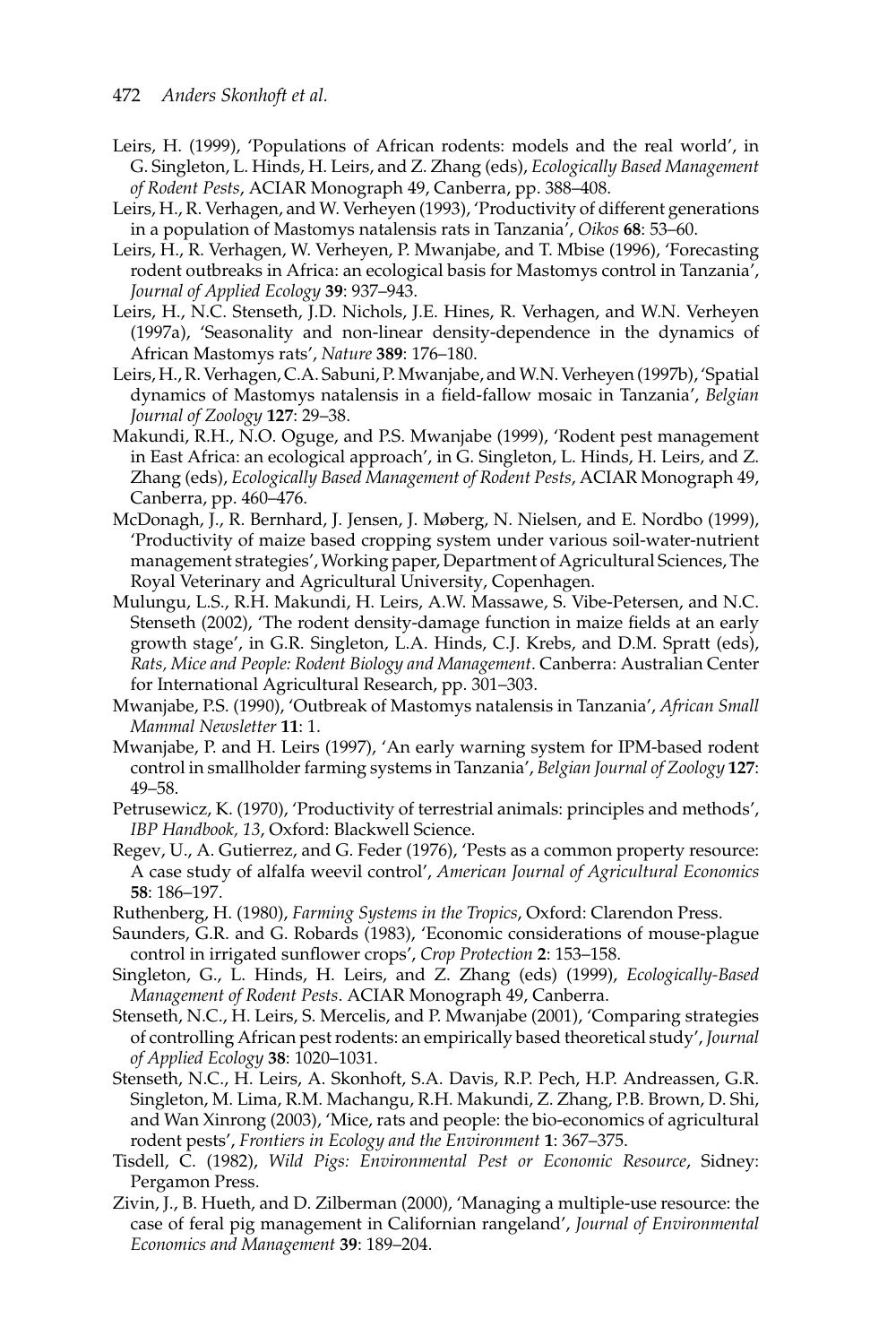## **Appendix**

*The simplified management model*

When using a continuous time approach, the current value Hamiltonian of the (strongly!) simplified management problem reads  $H =$  $-\{p[Y(A)D^p(N) + D^h(N)] + C(X)\} + \lambda[G(N, X) - N]$ . The control condition reads

$$
\partial H/\partial X = -\partial C(X)/\partial X + \lambda[\partial G(N, X)/X] \le 0 \tag{A1}
$$

while the portfolio condition is

$$
d\lambda/dt = \delta\lambda - \partial H/\partial N = \delta\lambda + p[Y(A)(\partial D^p(N)/\partial N) + \partial D^h(N)/\partial N]
$$
  
-  $\lambda [\partial G(N, X)/\partial N - 1].$  (A2)

The control condition holds as equality when it is optimal to use control; that is when  $X > 0$ . (A1) directly gives condition (11) in the main text. The portfolio equation governs the time path of the shadow price  $\lambda$  of the rodents, and all the time we have  $\lambda < 0$ , as the rodent is a pest and nuisance.

Table A1. *Monthly demographic parameter values for each of the combined rainfall-density regimes in the population dynamics model. The values for*  $s_{0n}$  *and*  $s_{0w}$ *are arbitrarily set, the other values were obtained from demographic analysis (from Leirs et al., 1997a)*

| Regime definition<br>Rainfall in the past<br>3 months (mm) | $V_n$                                           | ${<}200$       | <200           | $200 - 300$    | $200 - 300$    | >300           | >300           |
|------------------------------------------------------------|-------------------------------------------------|----------------|----------------|----------------|----------------|----------------|----------------|
| Density per ha                                             | $N_n^{(e)}$                                     | >150           | ${<}150$       | >150           | ${<}150$       | >150           | ${<}150$       |
| Demographic rates                                          |                                                 |                |                |                |                |                |                |
| Net reproductive rate<br>Juvenile survival in<br>the nest  | $B(V_n, N_n^{(e)})$<br>$S_{0n}$                 | 1.29<br>1.0    | 5.32<br>1.0    | 0.30<br>1.0    | 6.64<br>1.0    | 4.69<br>1.0    | 5.82<br>1.0    |
| Juvenile survival after<br>weaning                         | $S_{0w}$                                        | 0.5            | 0.5            | 0.5            | 0.5            | 0.5            | 0.5            |
| Sub-adult survival                                         | $S_1(V_n, N_n^{(e)})$                           | 0.629          | 0.513          | 0.682          | 0.617          | 0.678          | 0.595          |
| Sub-adult maturation<br>Adult survival                     | $\psi(V_n, N_n^{(e)})$<br>$S_2(V_n, N_n^{(e)})$ | 0.000<br>0.583 | 0.062<br>0.650 | 0.683<br>0.513 | 0.524<br>0.602 | 0.155<br>0.505 | 1.000<br>0.858 |
|                                                            |                                                 |                |                |                |                |                |                |

#### *The data*

Table A1 summarises the demographic parameters in the ecological model. The specification of the demographic effect of the pest control equation (2) is problematic since it should include the effect of the rat abundance. Moreover, not discussed in the main text, it should also include the combined effects of natural and poison-induced mortality and the immediate effect of the latter on the former (through density-dependent mechanisms). Such information for a more detailed and realistic description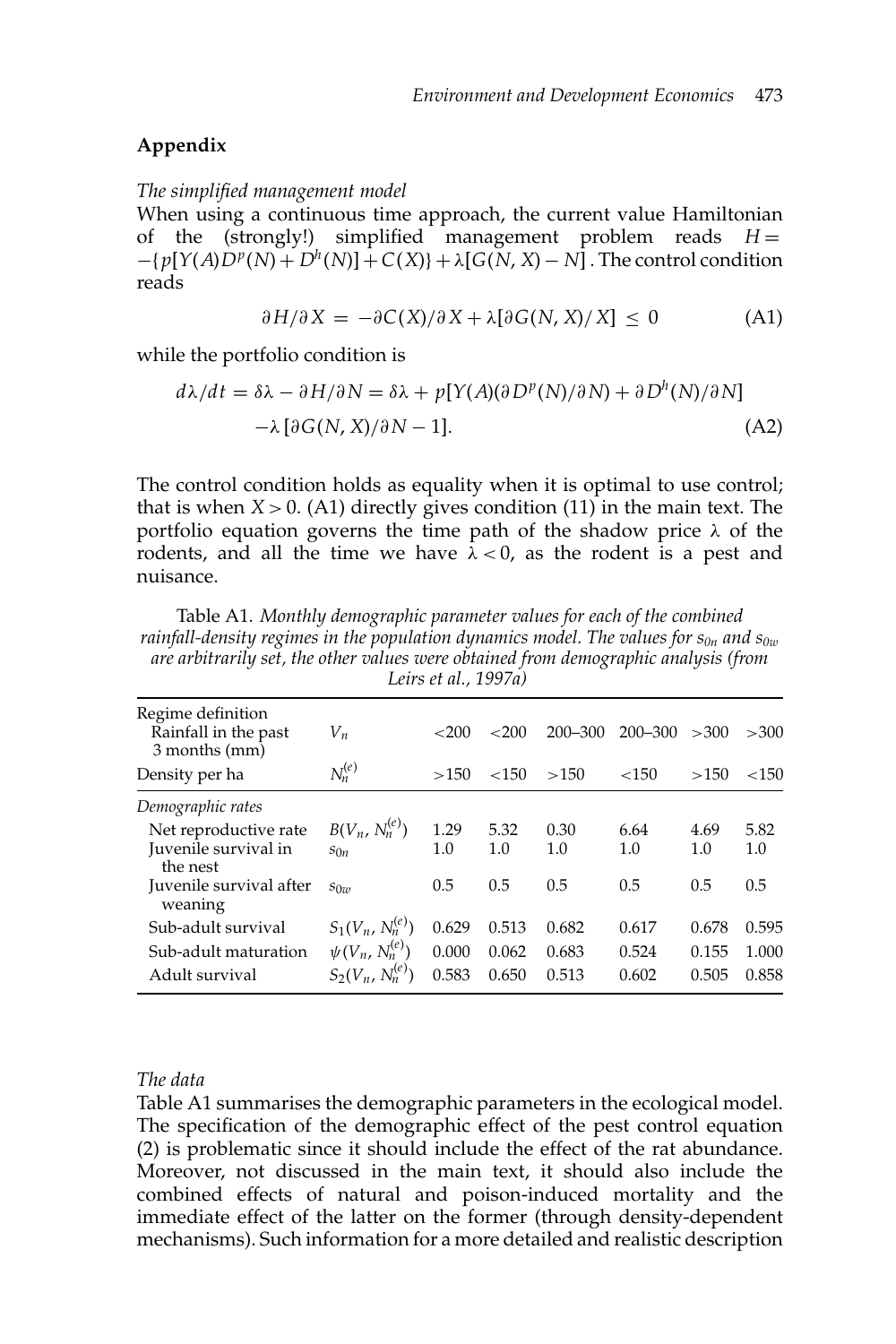

Figure A1. *Maize yield functions, dependent on the amount of nitrogen-fertilizer applied and rainfall during the growing season (adopted from McDonagh et al., 1999)*

of the control function is not yet available. We are collecting more detailed information about the control function, but for now, we have used the very specific function assuming that the total mortality under application of rodenticides is always 0.90.

Figure A1 gives the maize yield function (depending on rainfall and fertiliser use). The empirical evidence on fertiliser use is restricted, and data on fertiliser use beyond 140 kg/ha are lacking. All the time, 40 kg/ha is used.

The parameters of the crop damage function during the planting season  $D_n^p = a + bN_n/(c + N_n)$  are given in table A2. The establishment of this function, based on a very detailed set of field data from Morogoro, Tanzania, is presented elsewhere (Mulungu *et al*., 2002). The crop damage function during the period just before harvesting  $D_n^h = dN_n$  is based on the theoretical consideration that a small rodent on average has a daily food intake of approximately 10 per cent of its body weight (Petrusewicz, 1970). Since Mastomys natalensis rats weigh on average 45 g during the pre-harvesting period (Leirs, 1995), since rodent damage to ripening maize cobs starts approximately one month before harvest and assuming that rats climbing the stalks spill or damage about the same amount as what they actually eat, the parameter *d* was set to be  $d = 30 \text{ days} \cdot 4.5 \text{ g/day} \cdot 2 = 270 \text{ g}.$ The length of the maize growing season  $\tau$  is five months from planting to harvesting, as is usual in Morogoro, Tanzania, with the locally used maize varieties. When applying crop damage function at planting or harvesting time, we always doubled the calculated rodent population size  $N_n$  since the model only represented the female part of the population.